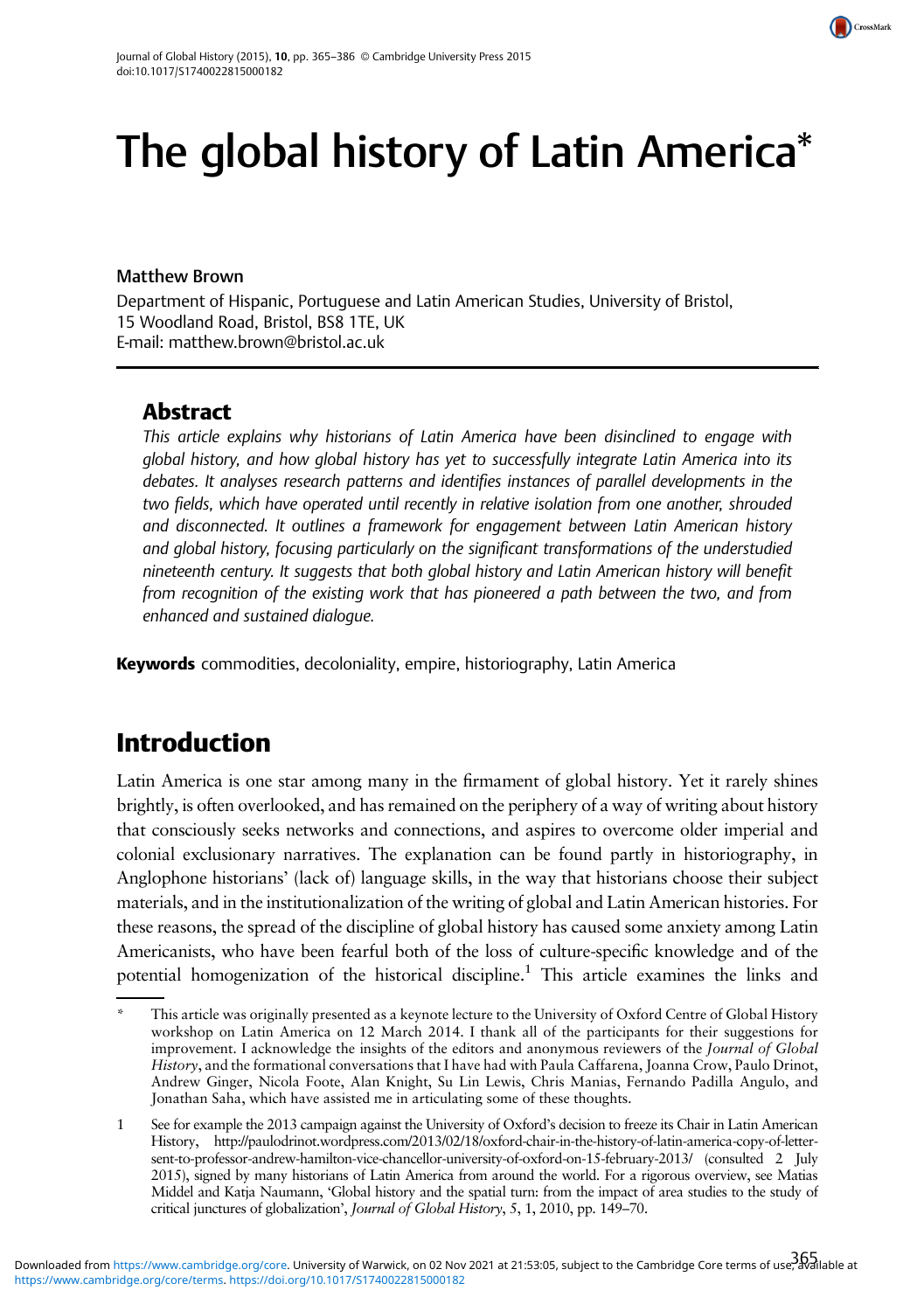divergences between Latin American history and global history. It argues that the geographical and institutional locations occupied by historians, the languages they read and write, and their relationships with their perceived readerships have been crucial factors in shaping disconnections between fields that should be intimately interconnected.<sup>2</sup>

The first part of this article suggests that, because historians of colonial Latin America operating within Atlantic history and African diaspora frameworks have been more likely to engage with global history than those focusing on the post-1800 period, the disconnections and divergences between Latin American history and global history have been most significant for the nineteenth century, with major interpretative consequences.<sup>3</sup> Because of the vacuums created by the historiographical discontinuities, too much global history and too much Latin American history has situated Latin America as marginalized, passive, or a victim. The final part of the article outlines a manifesto for combining global history and Latin American history, identifying the key periods and events which historians need to address in order fully to integrate the history of Latin America into analyses of global processes, and vice versa.

### A history of disconnections

In 2012 Oxford University Press published the Oxford handbook of Latin American history, edited by José Moya.<sup>4</sup> The book gives a sense of developments in the fields and diverse historiographies that make up what is still called, with some reservations, 'Latin American' history. Moya provides a lucid breakdown of the regional subcategories of Euro-American, Afro-American, and Indo-American histories, which he suggests provide more coherent units of analysis for post-1492 history. He concludes, nevertheless, that 'Latin America' remains a convenient and recognizable label. In this he acknowledges the important advances in understanding the construction of 'the idea of Latin America', to use Walter Mignolo's term.<sup>5</sup> 'Latin America', a term never used on either side of the Atlantic before 1840, was an idea invented by a transnational cosmopolitan elite born in Panama, Chile, and Argentina, who were intellectually active in Paris in the mid nineteenth century. What the 'Latinity' of parts of America actually meant has been disputed ever since the term was coined. It includes an opposition to 'Anglo-Saxon' North America, a shared history of colonialism, Catholicism, and, in the versions attributed to early twentieth-century thinkers such as José Enrique Rodó, a degree of spirituality and aestheticism lacked by rationalist Protestants to the north and in Europe.<sup>6</sup>

In Moya's volume, eminent scholars trace the contributions in agrarian history, economic history, indigenous history, and so on that have changed the way in which specialist historians have thought about Latin America's past over the last few decades. There is no chapter on the

- 4 José Moya, ed., Oxford handbook of Latin American history, Oxford: Oxford University Press, 2012.
- 5 Walter Mignolo, The idea of Latin America, Oxford: Blackwell, 2001.
- 6 Ibid.; Matthew Brown, From frontiers to football: an alternative history of Latin America since 1800, London: Reaktion, 2014, pp. 87–91.

<sup>2</sup> On historians, their locations, and their readerships, see Jorma Kalela, Making history: the historian and the uses of the past, Basingstoke: Palgrave Macmillan, 2012, pp. 40–55.

<sup>3</sup> For examples, see W. H. McNeil, A world history, Oxford: Oxford University Press, 1967; Alfred Crosby, The Columbian exchange: biological and cultural consequences of 1492, Westport, CN: Greenwood Press, 1972; Sidney Wilfred Mintz, Sweetness and power: the place of sugar in modern history, New York: Penguin, 1986; Felipe Fernández-Armesto, The world: a brief history, London: Pearson, 2007.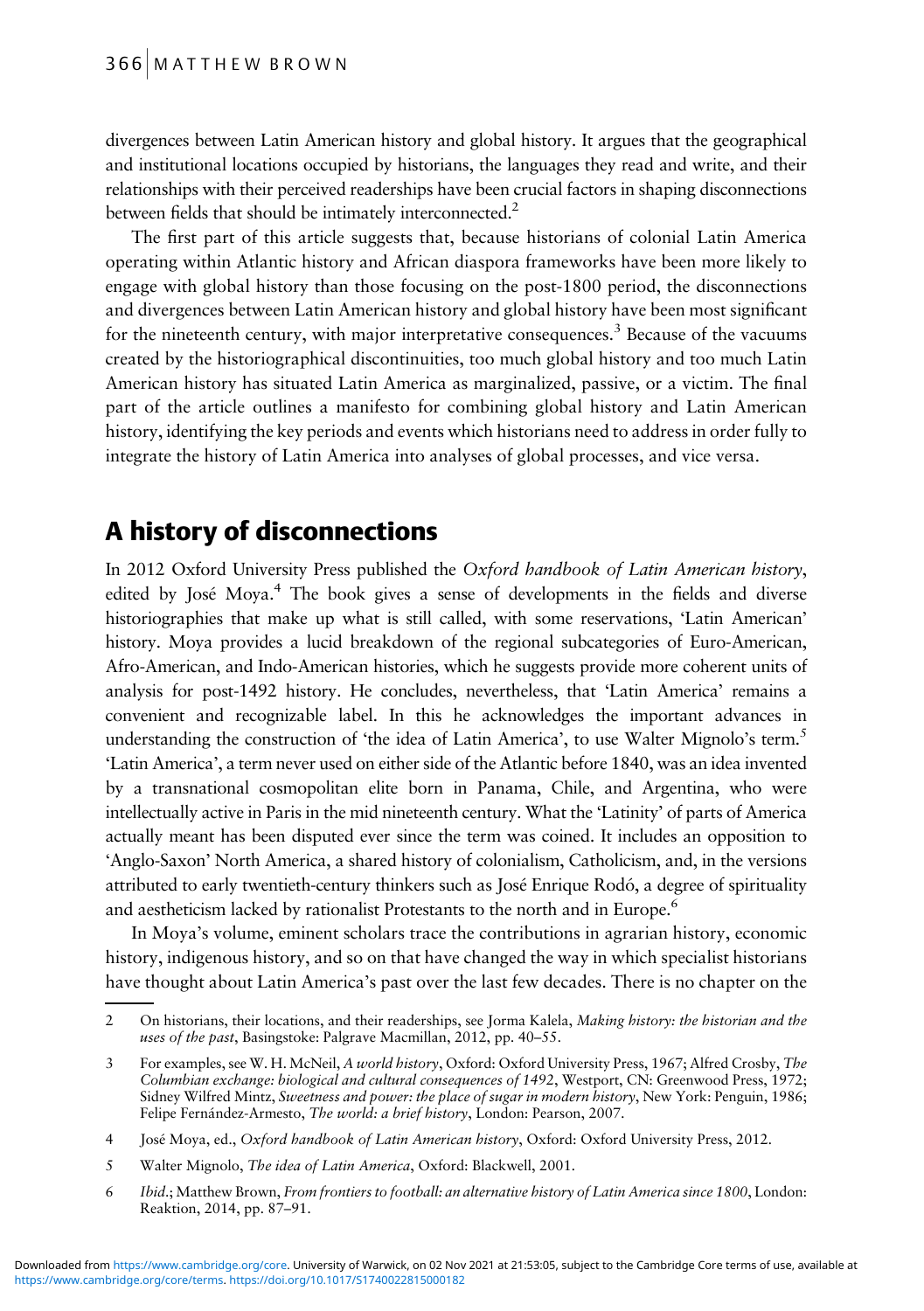influence of global or world history on Latin American history. Indeed, there are no references at all to how the writing of Latin American history has been influenced by global history. Those who are not Latin Americanists might be surprised that a major historiographical shift is not mentioned in this comprehensive regional body of analysis, but Moya and his contributors did not miss anything. They are correct that the influence of global history upon the writing of Latin American history has been negligible.

Latin American history is correspondingly underrepresented in world and global history, being an object of study only around certain key moments of conquest, rupture, and revolution. As A. G. Hopkins has observed, the writing of world history faces 'formidable obstacles' in which 'attempts to give the endeavour coherence can easily become proxies, witting or unwitting, for a story that is already well known: the rise of the West – with or without the fall of the rest'.<sup>7</sup> World history practitioners have become increasingly aware of these absences in their curricula, and have debated how best to overcome them.<sup>8</sup> The last two decades have witnessed a creative tension between a world history that aspires to comprehensive and comparative accounts of events and processes, and a global history that focuses on networks and connections in the shadow of contemporary globalization.<sup>9</sup> The marginalization of Latin America within both these approaches remains a mutual weakness requiring consideration, reflection, and remedy.

The disconnect between global or world history and Latin America has long been noted. Patrick Manning commented in 2003 that the region was 'curiously neglected in most treatments of world history'.<sup>10</sup> Seven years later, Rick Warner attempted to explain the continued breach in institutional terms: 'I would submit that Latin American historians themselves are poorly represented in the membership and activity [… of] world historical communities … anecdotally I can probably count on two hands the number of Latin Americanists I have met over the past decade at our conferences.'<sup>11</sup>

Those calling for better connections have often focused on teaching. In 1997, Lance Grahn proposed that university teachers adopt the themes of economics, politics, and ideas to provide an entry point for Latin America into world history survey courses.<sup>12</sup> Warner's attempt 'to energize the connections between Latin American Studies and World History' was aimed at creating better classroom discussions in world history programmes in the US.<sup>13</sup> Latin Americanists there taught world history because they had to, and researched

- 12 Lance Grahn, 'Integrating Latin America and the Caribbean into global history', Journal of General Education, 46, 2, 1997, pp. 107–28.
- 13 Warner, 'Introduction', paragraph 4. See also Paolo Castaño, 'Latin America as a unit of analysis for world history: some reflections', World History Bulletin, 20, 2, 2004, pp. 30-6.

<sup>7</sup> A. G. Hopkins, 'The history of globalization – and the globalization of history?', in A. G. Hopkins, ed., Globalization in world history, London: Pimlico, 2002, p. 14.

<sup>8</sup> Patrick Manning, Navigating world history: historians create a global past, New York: Palgrave Macmillan, 2003, esp. pp. 3–15.

<sup>9</sup> A. G. Hopkins, 'The historiography of globalization and the globalization of regionalism', Journal of the Economic and Social History of the Orient, 53, 2010, pp. 19–36.

<sup>10</sup> Manning, Navigating world history, p. 90.

<sup>11</sup> Rick Warner, 'Introduction: bringing Latin America into world history', World History Connected, 7, 3, 2010, paragraph 3. The 2014 conference of the World History Association was held in Costa Rica: [http://](http://www.thewha.org/wp/wp-content/uploads/2013�/�10/WHA-Program-2014-final-1.pdf) [www.thewha.org/wp/wp-content/uploads/2013/10/WHA-Program-2014-](http://www.thewha.org/wp/wp-content/uploads/2013�/�10/WHA-Program-2014-final-1.pdf)final-1.pdf (consulted 2 July 2015); one of its themes was 'Latin America in world history'.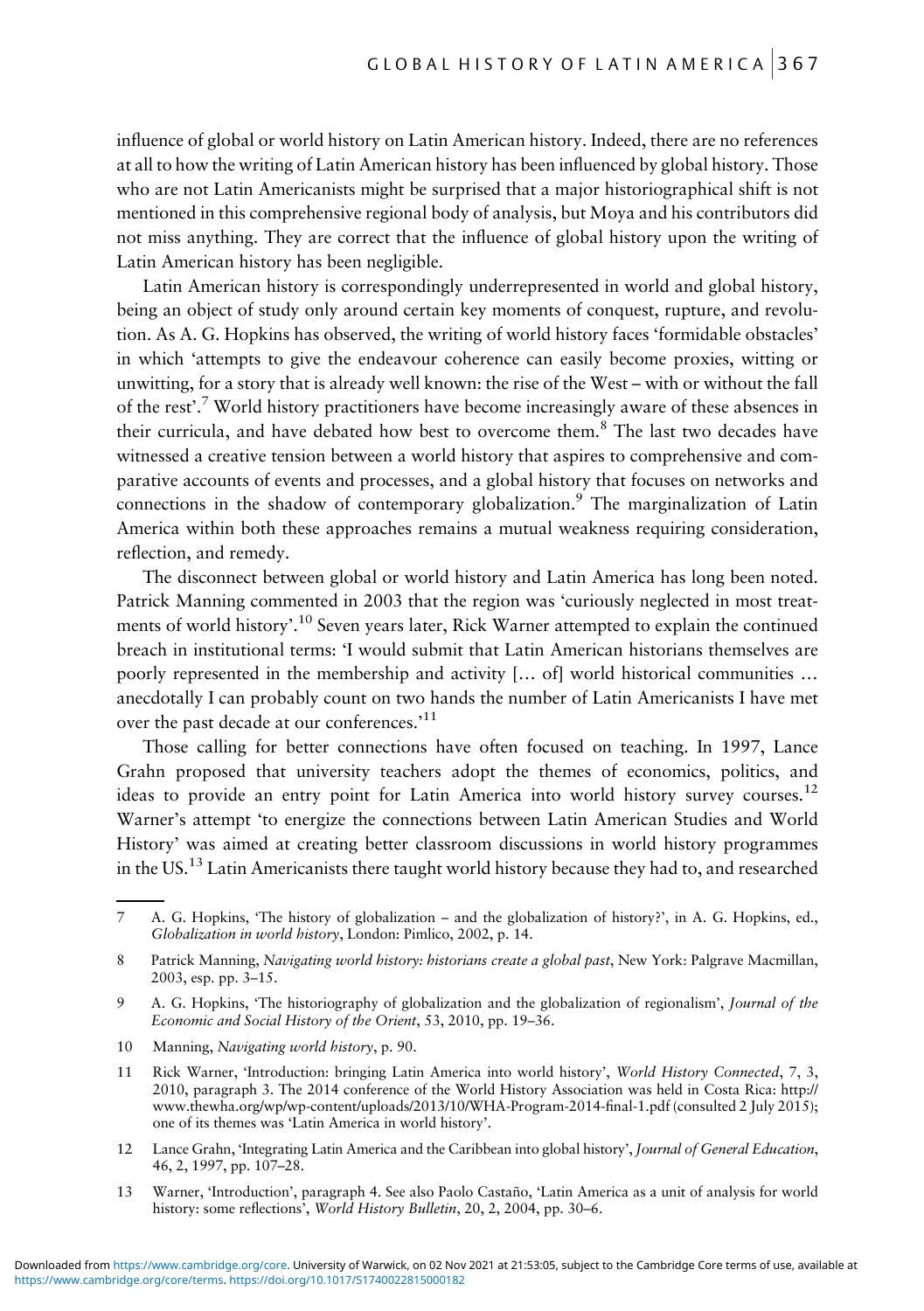Latin American history because they wanted to. World history survey course textbooks, especially those including Latin Americanist authors or editors, have engaged with some key moments in Latin American history, normally related to wars or political violence.<sup>14</sup>

Whereas the multi-authored world history comparative approach has secured a place for Latin America in teaching, global history research has not followed suit. Instead, the global history approach that privileges connections and networks has often provided a methodological justification for single authors to concentrate on the regions, empires, and cultures they were initially trained to research.

One explanation as to why Latin Americanists have not embraced global history might be the high profile of the strand of global history represented best by Bruce Mazlish and Akira Iriye in their Global history reader. Their approach sets out to understand the processes that have led to the present, globalized world. Historians are encouraged by Mazlish and Iriye and their followers to seek to understand the world they live in. The problem with this approach is that it relegates to the periphery the roads not taken, the processes and events that, while significant to contemporaries and indeed to other historians, did not lead to the world 'we' live in today. The *Global history reader* displayed a clear dichotomy between global history and Latin American history. Of twenty-eight chapters, only two made more than cursory mention of anywhere in Latin America: a study of how US-based environmental activists got involved with, and helped, Brazilian campaigns against environmental degradation, featuring the celebrated martyred campaigner Chico Mendes; and a treatment of human rights abuses in the Southern Cone in the 1970s and 1980s.<sup>15</sup> Latin America thus appeared only as a bit-part actor. Latin Americans themselves are presented as victims rather than as active participants in global history, and the pre-1950 history of the continent is entirely absent.<sup>16</sup>

The premise that global history is predicated on a notion of how globalization is experienced today is one that is wholly unsatisfactory for historians of Latin America, who have developed deep-seated historical explanations of contemporary issues. In addition, Latin Americans themselves of the eighteenth, nineteenth, and twentieth centuries already had a realization of the global shadows that shaped their lives, just as clearly as do Anglophone global historians writing today.<sup>17</sup> The way in which global processes have been assimilated and incorporated into local histories has been part of the history of Latin America since well before Leslie Bethell's Cambridge history of Latin America collections in the 1980s, to say nothing of more recent historical scholarship.<sup>18</sup>

- 17 Brown, From frontiers to football, pp. 67-112.
- 18 Leslie Bethell, ed., The Cambridge history of Latin America, 10 vols., Cambridge: Cambridge University Press, 1985–88.

<sup>14</sup> Robert Tignor et al., Worlds together, worlds apart: a history of the world, from the beginnings of humankind to the present, New York: W.W. Norton, 2008; Bonnie G. Smith, Marc Van de Mieroop, Richard von Glahn, and Kris Lane, Crossroads and cultures: a history of the world's peoples, London: St Martins, 2008.

<sup>15</sup> Bruce Mazlish and Akira Iriye, eds., The global history reader, London: Routledge, 2004, featuring Margaret E. Keck and Kathryn Sikkink, 'Environmental activism', pp. 135–45, and Jack Donnelly, 'Human rights as an issue in world politics', pp. 158–68.

<sup>16</sup> Another example of how new approaches can repeat the absences and omissions of previous imperial narratives can be found in Emma Rothschild's work on the United Nations and world archives, in which the only engagement with Latin America is a handful of references to the existence of archives in Mexico. Emma Rothschild, 'The archives of universal history', Journal of World History, 19, 3, 2008, pp. 375–401. Compare this with the work of Latin Americanists, for example Maxine Molyneux and Nikki Craske, 'The local, the regional and the global: transforming the politics of rights', in Nikki Craske and Maxine Molyneux, eds., Gender and the politics of rights and democracy in Latin America, Basingstoke: Palgrave, 2002, pp. 5–14.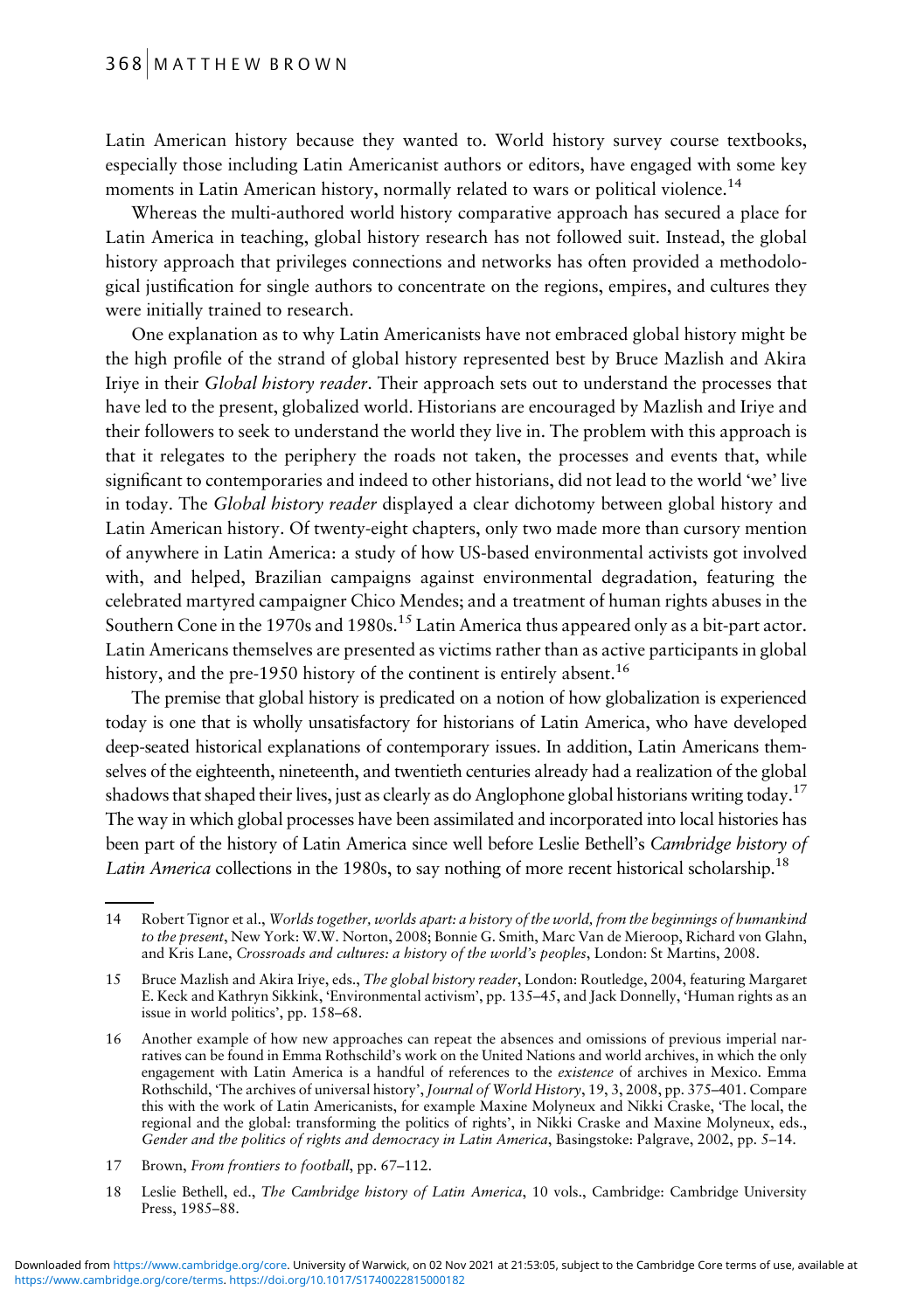The global history of Latin America, therefore, is not the history of globalization writ backwards. Yet the historiography of global history has been up to now largely Anglocentric. As Dominic Sachsenmaier has shown, the 'environments of global history' and the places where the discipline is produced have in many ways mirrored the unevenness of the histories being related.<sup>19</sup> The focus of research in global history has been predominantly angled at exploring the shifting power dynamics between South Asia, China, and Europe or 'the West'. Kenneth Pomeranz's Great Divergence did discuss Latin America, describing it as 'a new kind of periphery', as its resources and labour 'abolished the land restraint' elsewhere.<sup>20</sup> That view – that Latin America was a periphery – is common in global history. The possibility of Latin American agency has been neglected – and sometimes left out of research questions entirely. C. A. Bayly barely engaged with the continent, and the peripheral place that he and others allocated to Latin America has served to buttress claims that place China and South Asia, along with Europe, at the centre of global history.<sup>21</sup>

One explanation for the neglect of Latin America is that global history is to some degree a descendent of British imperial historiography, and thus still focuses primarily on the lands that once were painted red on the map, or where British soldiers fought battles and shed their blood. Assumptions about global agency have deep roots. John Darwin's After Tamerlane: the rise and fall of global empires, 1400–2000, for example, conceded that, despite its title, 'the problem with which this book is concerned [is] the shifting balance of power and wealth within Eurasia itself in the last half-millennium'.<sup>22</sup> A good corrective to Anglophone blindness to Latin America for the nineteenth century is Jürgen Osterhammel, whose monumental The transformation of the world takes care to reflect seriously on Latin American events such as independence, revolutions, urbanization, and the extermination of indigenous peoples. Latin America gets much more attention in Osterhammel than in Bayly, certainly. But there is little difference in overall interpretation: Osterhammel brings Latin America back from the margins but leaves it on the periphery of global processes. $^{23}$ 

This is the crux of the matter: the central questions asked by global historians have often been about East–West connections and comparisons. Latin America's problematic identification with 'the West' complicates this binary focus.<sup>24</sup> Global historians and Latin American

24 Marcello Carmagnani, The other west: Latin America from invasion to globalization, Berkeley, CA: University of California Press, 2011.

<sup>19</sup> Dominic Sachsenmaier, Global perspectives on global history, Cambridge: Cambridge University Press, 2011, which otherwise does not engage with the questions raised in the present article.

<sup>20</sup> Kenneth Pomeranz, The Great Divergence: China, Europe, and the making of the modern world, Princeton, NJ: Princeton University Press, 2009, p. 265.

<sup>21</sup> C. A. Bayly, The birth of the modern world, 1780–1914: global connections and comparisons, Oxford: Blackwell, 2004, and the critique in Charles Jones, *American civilization*, London: Institute for the Study of the Americas, 2007, p. 52.

<sup>22</sup> John Darwin, After Tamerlane: the rise and fall of global empires, 1400–2000, London: Penguin, 2007, p. 490; John Darwin, The empire project: the rise and fall of the British world system, 1830–1970, Cambridge: Cambridge University Press, 2009.

<sup>23</sup> Jürgen Osterhammel, The transformation of the world: a global history of the nineteenth century, trans. Patrick Camiller, Princeton, NJ: Princeton University Press, 2014. The author relies heavily on narrative overviews of Latin American history and is prone to mistakes: of fact, as in the independence of Brazil (p. 100), and of interpretation, as in the attribution of the term 'Latin America' to French strategists behind the invasion of Mexico in the 1860s (p. 82), rather than to Latin Americans themselves in the 1840s, as discussed in Mignolo, Idea of Latin America.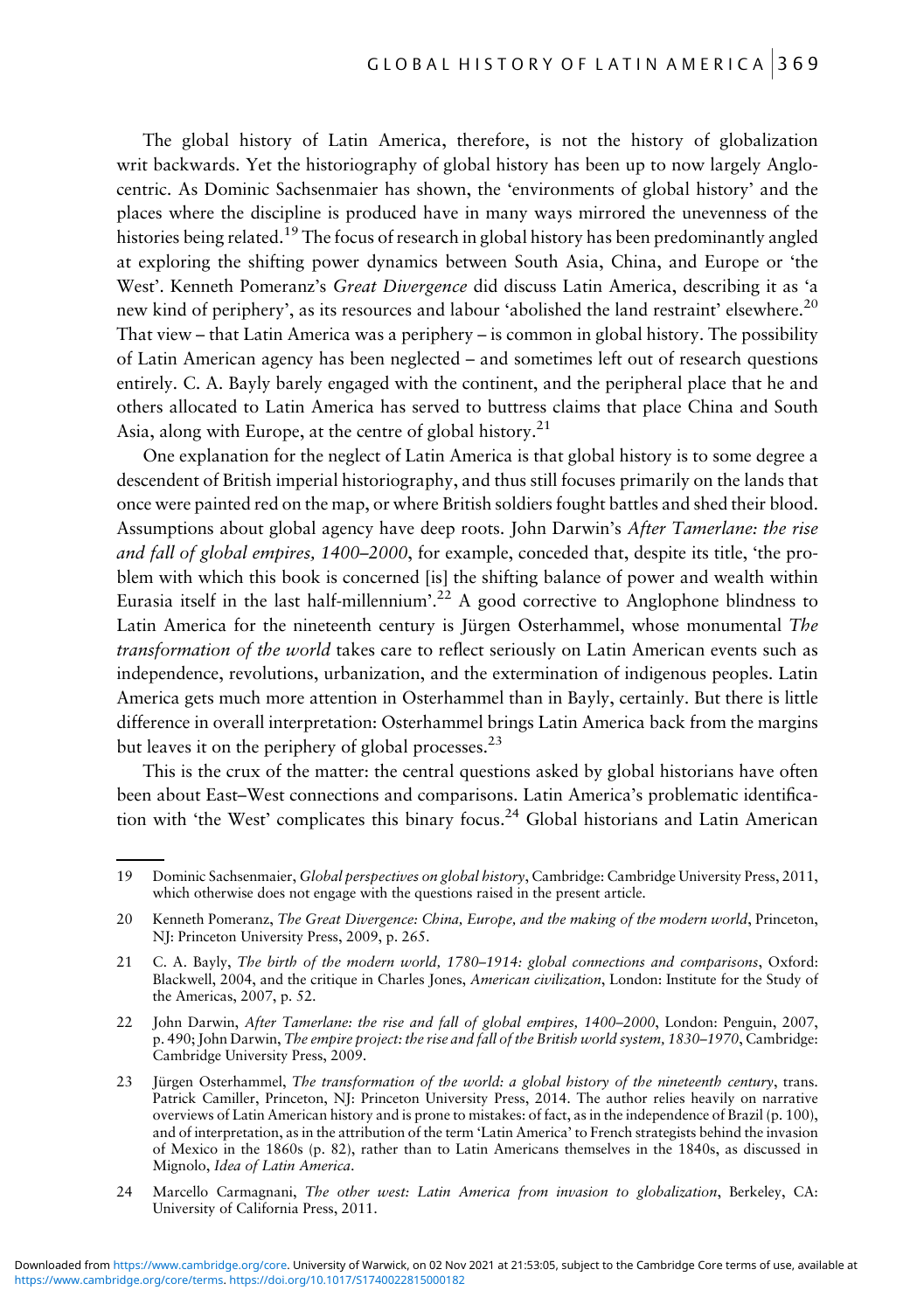historians have not always been asking similar questions – or speaking the same language. This is not to advocate the 'rediscovery' of Latin America by global historians, but rather an argument for engagement with the region's histories as a constituent part of global processes, systems, and networks rather than as a constantly peripheral victim.<sup>25</sup>

## Explaining isolation

The disconnections between interpretations of Latin American history and global history, outlined above, rest on the ambiguous place that the writing of Latin American history occupies in the fields of world and global history. The following analysis of articles published in the two major journals, the *Journal of World History* (founded 1991, henceforth *JWH*) and the Journal of Global History (founded 2006, henceforth JGH) illustrates the origins of this ambiguity and explains how it persists.

JWH is the longest-established journal focusing on global history, and its publishing patterns show a strong focus on the Pacific World (it is based at the University of Hawai'i). The founding and long-time editor was Jerry Bentley, who worked on cultural encounters in the pre-modern world, and the current editor is Fabio López Lázaro, a world historian who works on colonial Spanish America.<sup>26</sup> A review of the articles published in *JWH* demonstrates some clear patterns relating to the type of history of Latin America that it has attracted and preferred. Out of 304 articles published between 1991 and 2015, 20.5 have a focus on Latin America (where articles are explicitly comparative between somewhere in Latin America and somewhere else, I have allocated 0.3. or 0.5, according to the depth of the comparison – this is a rough and ready form of calculation and the results should be treated accordingly). This number equates to 6.7% of the total dealing in any detail with Latin American history. Those articles that engage with Latin American history are overwhelmingly focused on the colonial period (fifteenth to eighteenth centuries), while the nineteenth and twentieth centuries appear very infrequently. The most likely explanation for this is the preference among world history researchers for themes relating to the conquest and colonization of Spanish America, over modern or republican Latin America. A relative paucity of studies of Latin America in the journal from 1991 to 2004 was followed by a rise in the number of articles in the mid 2000s, followed by a falling off recently. This pattern might be explained by the temporary rise in the popularity of Atlantic history in the mid 2000s among historians of the post-1750 period.<sup>27</sup>

 $JGH$  is the younger of the two journals addressed here. Like  $JWH$ , it has also published a small minority of articles dealing with Latin America. In comparison to  $JWH$ , nevertheless, JGH has taken Latin America rather more seriously as a participant in global networks and processes. Its more modern/contemporary focus seems the most likely explanation here. Some patterns can be usefully traced. Of the 174 articles published, 16.5 have looked in depth at

<sup>25</sup> This call follows the trajectory established by Jorge Cañizares-Esguerra and Erik R. Seeman, eds., The Atlantic in global history 1500–2000, Upper Saddle River, NJ: Pearson, 2007.

<sup>26</sup> See, for example, Fabio López Lázaro, The misfortunes of Alonso Ramírez: the true adventures of a Spanish American with 17th-century pirates, Austin, TX: University of Texas Press, 2011.

<sup>27</sup> For a discussion of this historiographical trend, see Matthew Brown and Gabriel B. Paquette, 'Between the age of Atlantic Revolutions and the Axial Age', in Matthew Brown and Gabriel B. Paquette, eds., Connections after colonialism: Europe and Latin America in the 1820s, Tuscaloosa, AL: University of Alabama Press, 2013, pp. 6–10.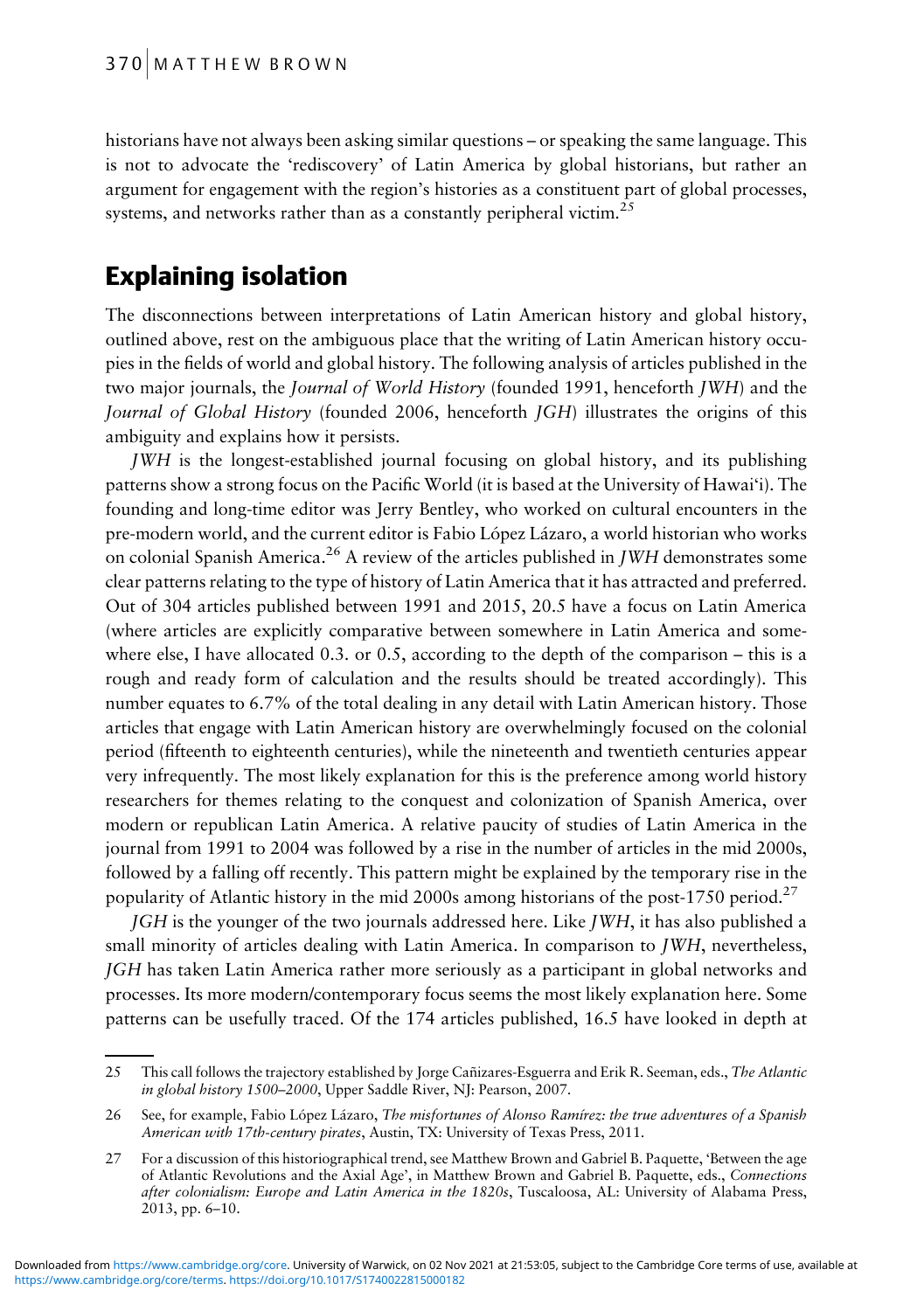Latin America: that is approximately 9.5% of the total. A review of the subject material of those articles provides us with a useful overview of the types of Latin American history which have engaged with global history. There is no clear pattern, but rather a variety of specialized research projects and divergent historiographies: the histories of labour, nationalism, the Cold War, economics, gender, Ernesto 'Che' Guevara, human rights, and commodities. The lack of pattern is reflective of the weak integration of the concerns of Latin American history and global history, but this diversity is also one of the great strengths of global history, engaging cultural, political, economic, and material history, and bringing the experience of understudied regions into dialogue with places elsewhere. The recent issue of JGH on sport, edited by Matthew Taylor, clearly shows the benefits of a global history approach for Latin Americanists. Paul Dietschy's article on the global football body FIFA demonstrates the way in which its governance and politics were shaped after the First World War by non-Europeans and especially Latin Americans.<sup>28</sup> The apparent overrepresentation of Latin American national teams in FIFA world cups, and their apparent overachievement in those competitions, compared to size of population, territory, and economic wealth, was previously explained in cultural terms (namely, that Latin Americans are intrinsically 'good at' football). Dietschy explains this, however, through practical, economic, and geopolitical factors rooted in the 1920s and 1930s. The origins of football and other modern sports in Latin America were resolutely global, linked to cultural and commercial networks encompassing the whole world, rather than national or imperial as has been suggested in the past.<sup>29</sup> The absence of Latin America's agency in these processes can be explained by the ongoing disconnect between scholarly production of world history narratives, sports history, and Latin American studies.

In summary, the JWH has published 6.7% of articles on Latin America, and JGH 9%. These figures do not seem unreasonable, though it is clear that Latin America is still underrepresented on some scales. In terms of land mass, Latin America is usually held to occupy around 13% of the world's land-surface area. In 2013 the population of the lands conventionally understood to be part of Latin America (the republics of Argentina, Bolivia, Brazil, Chile, Colombia, Costa Rica, Cuba, Ecuador, El Salvador, Guatemala, Honduras, Mexico, Nicaragua, Panama, Paraguay, Peru, Uruguay, and Venezuela) represented around 8% of the global population (603 million out of 7.1 billion). Latin American history is therefore a little underrepresented but by no means absent, at least in terms of publications in the major journals as measured against the size of the territory.<sup>30</sup> Were migrant and Latino/a communities taken into account, the underrepresentation would be even starker.

The point remains to explain why Latin American history has not yet made the transition from a subject of research by global historians to full integration into the explanatory models of global history. The historiographical and institutional parts of the answer relate to regional differences in the development and conditions of the professionalization of the historical discipline in the twentieth century. Historians of Latin America working in

<sup>28</sup> Paul Dietschy, 'Making football global? FIFA, Europe and the non-European football world, 1912–1974', Journal of Global History, 8, 2, 2013, pp. 279–98.

<sup>29</sup> See Matthew Brown, 'British informal empire and the origins of Association football in South America', Soccer and Society, 15, 2–3, 2015, pp. 167–82.

<sup>30</sup> A similar observation might also be made for Itinerario, the International Journal on the History of European Expansion and Global Interaction, which focuses on 1500–1950.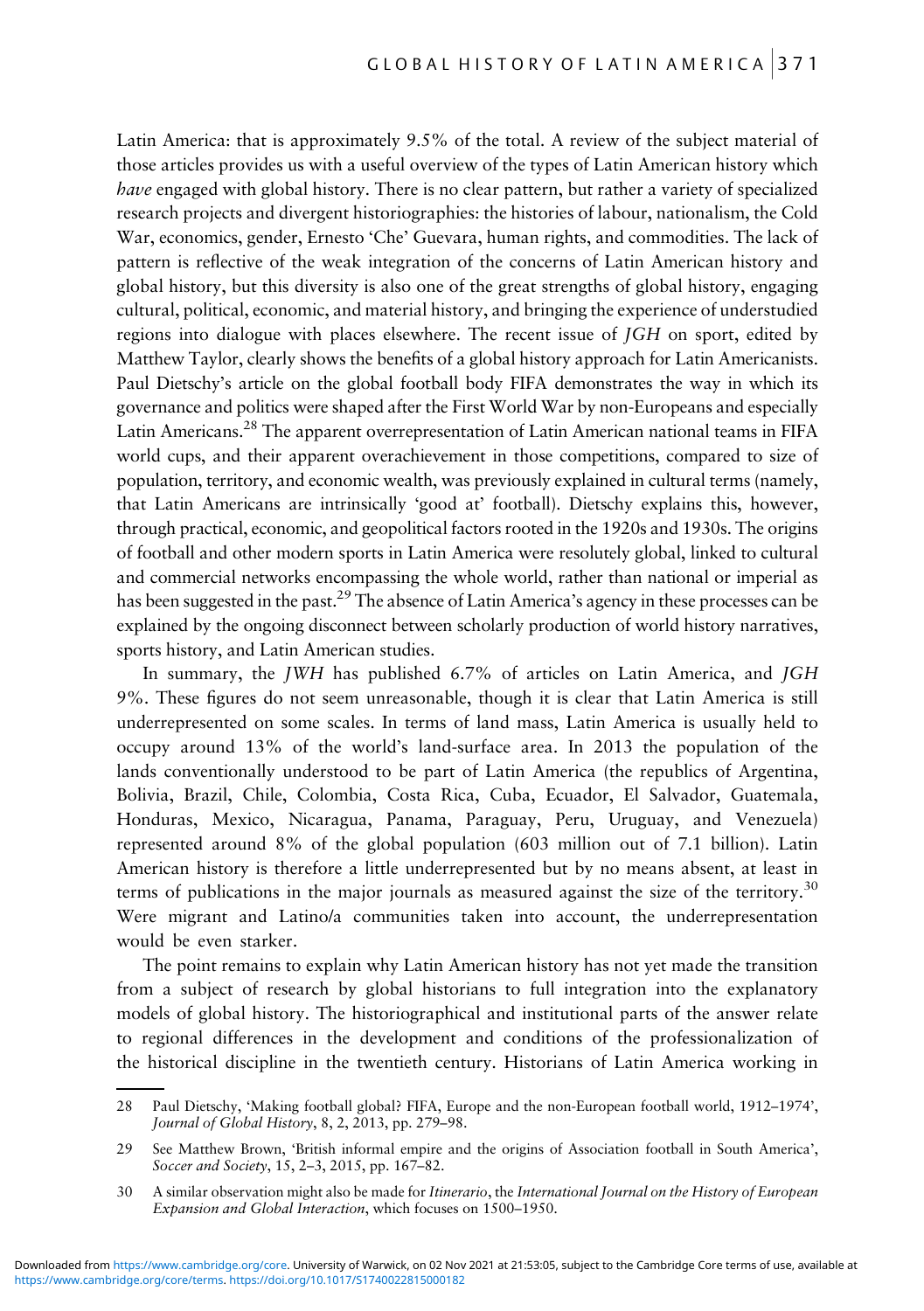non-English/Spanish/Portuguese-speaking Europe seem to have found it easiest to engage with global history, without having to disengage messily from imperial historiographies that have left Latin America on the periphery. Spain has followed the British model, with its own 'imperial' history divorced from 'Latin American' history (with the exception of the work of pioneers such as Josep Fradera and Chris Schmidt-Nowara).<sup>31</sup> Some Spanish historians, such as Carlos Barros, have hoped that global history would revitalize their 'moribund' national historiography.<sup>32</sup>

French historians of Latin America have taken the lead here, perhaps indirectly influenced by the universal history advocated by Fernand Braudel and others. The journal Annales, which 'has always sought to transcend its prestigious heritage by continually presenting the most innovative research in the field of history', has published numerous works of global history.<sup>33</sup> These have included writings on Caribbean and Latin American history and 'colonized memories', global paradigms beyond the Atlantic, diaspora, and global representations of the tropics during the Enlightenment.<sup>34</sup> The separate development of *histoire croisée* is another factor. The influence of François-Xavier Guerra and Annick Lempérière in Paris, supervisors of numerous Latin American doctoral students, encouraged comparative and transnational histories of Latin America.<sup>35</sup> A similar trend can be noted in work coming out of the Latin American History Centre in Berlin: the theme of the 2014 conference of the Association of Historians of Latin America in Europe (AHILA), held in Berlin, was precisely the challenges for Latin American history within its global context.<sup>36</sup>

In the United States, Latin American history has been taught as part of world history courses and therefore integrated into major syntheses and textbooks. The focus, as for JWH articles, tends to be on the pre-colonial and colonial periods. One factor explaining the reluctance of US-based Latin Americanists to engage with global history might be the influence of subaltern studies among their number (peaking in the 1990s). This movement encouraged scholars to push down into the 'local' to capture non-elite agency, at the expense of the themes of global history. Latin American subaltern studies was principally a cultural and literary studies phenomenon, but it did heavily influence the kinds of projects devised by historians. As Gustavo Verdesio observed, subaltern studies became 'one of the most influential endeavours in the fields of Latin American literary and cultural studies in the United States'

- 32 Carlos Barros, 'La historia que viene', Revista Historia e Espacio, 18, 2002, p. 207.
- 33 Annales mission statement,<http://annales.ehess.fr> (consulted accessed 15 July 2014).
- 34 For example, the special sections on 'The West Indies and Europe in the eighteenth century' and 'Colonised memories', Annales, 68, 1, 2013; Cécile Vidal, 'Pour une histoire globale du monde atlantique ou des histories connectés dans et au-delà du monde atlantique?', Annales, 67, 2, 2012, pp. 391–413; Paul-André Rosental, 'Migration, sovereignty and social rights: protecting and expelling foreigners in Europe from the early 19th century to the present', Annales, 66, 2, 2011, pp. 335-73; Neil Safier, 'Transforming the torrid zone: Enlightenment catalogues of nature in the tropics', Annales, 66, 1, 2011, pp. 143–72.
- 35 A good example here is Clément Thibaud, Gabriel Entin, Alejandro Gómez, and Federica Morelli, eds., L'Atlantique révolutionnaire: une perspective ibéro-américaine, Rennes: Les Perséides, 2013; also Daniel Gutierrez Ardila, El reconocimiento de Colombia: diplomacia y propaganda en la coyuntura de las restauraciones (1819–1831), Bogotá: Universidad Externado de Colombia, 2012.
- 36 For example, Stefan Rinke and Christina Peters, eds., Global play: football between region, nation, and the world in Latin American, African, and European history, Stuttgart: Heinz, 2014. The full AHILA programme is available at<http://www.lai.fu-berlin.de/es/ahila2014> (consulted 2 July 2015).

<sup>31</sup> For example, Josep Fradera, Colonias para después de un imperio, Barcelona: Bellaterra, 2005; Alfred W. McCoy, Josep M. Fradera, and Stephen Jacobson, eds., Endless empire: Spain's retreat, Europe's eclipse, America's decline, Madison, WI: University of Wisconsin Press, 2012; Josep Fradera and Christopher Schmidt-Nowara, eds., Slavery and antislavery in Spain's Atlantic empire, New York: Berghahn Books, 2013.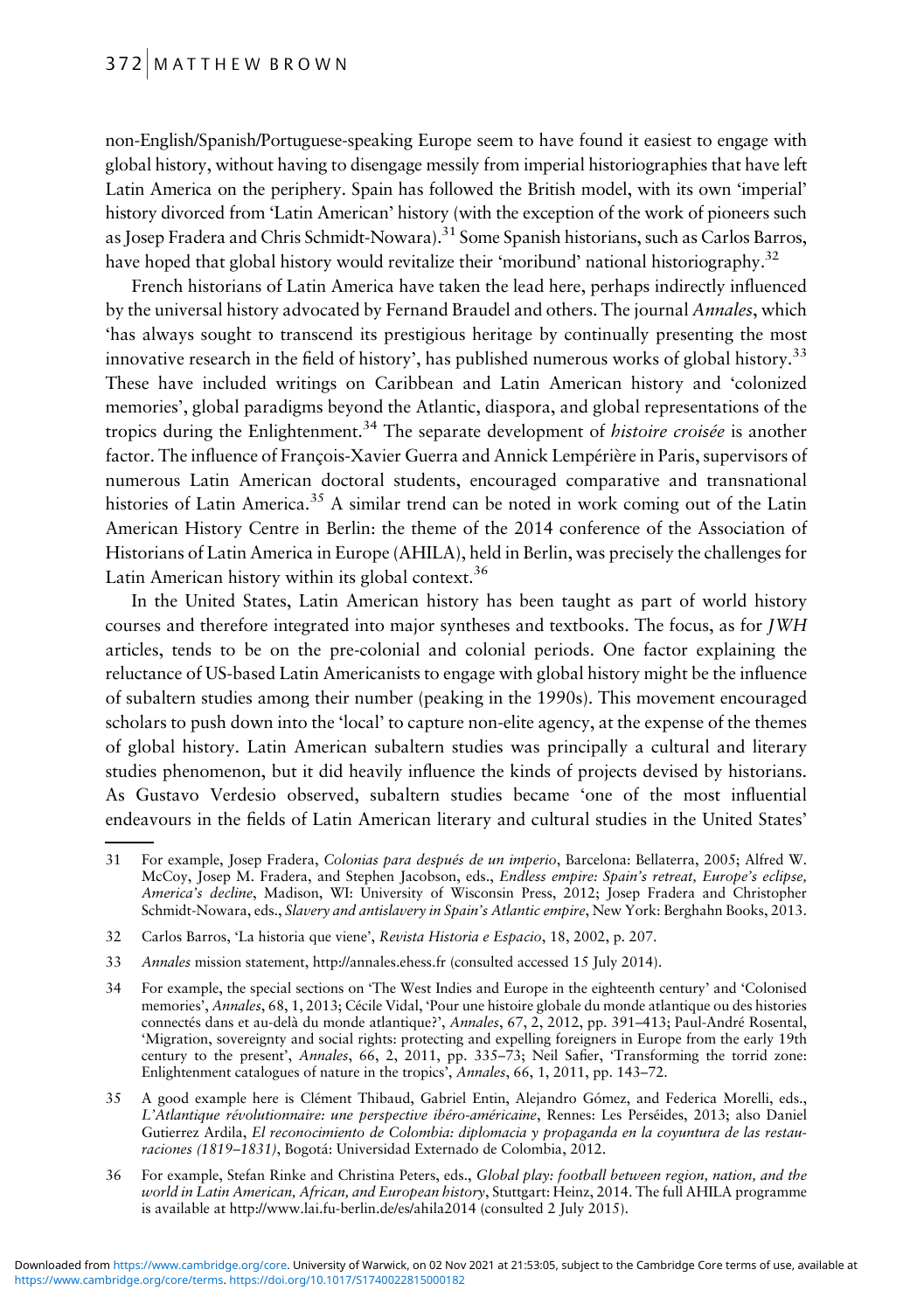and, through area studies conferences such as the Latin American Studies Association, had a direct effect on historians too.<sup>37</sup> Some of those historians affiliated with these area studies organizations were members of the Latin American Subaltern Studies group, or were taught by them. While originally inspired by the South Asia Subaltern Studies group, and regional and globally comparative in approach, the strongest legacy of subaltern studies for historians of Latin America has been in its followers' commitment to local and micro-history, usually involving the study of indigenous or Afro-American communities.

The concern with (and debates over) 'giving voice' to subaltern peoples, through either oral history or ground-breaking archival work with legal records or municipal collections, has found a comfortable home within Latin American studies. Ulrike Strasser and Heide Tinsman observe that 'Latin American history anticipated the concern of both world history and transnational cultural studies with international dynamics of domination, dependency, and difference'.<sup>38</sup> Historians who have related their local subjects explicitly to global processes within this tradition, such as James Sanders and Karin Rosemblatt, have been relatively rare.<sup>39</sup> This partially explains why non-historians have come to be the ones who have theorized about the scope and range of Latin American history in the *longue durée*. Away from subaltern studies, pioneers in integrating Latin American history with global history, such as Jeremy Adelman, Lauren Benton, and Micol Seigel, have drawn fruitfully on Atlantic, Pacific, and transnational historiographies.<sup>40</sup>

Latin American history as practised in the UK, as in the US, emerged in the 1960s, 'animated by a deep and fruitful commitment to challenging universal claims', as was gender history and other new approaches to the discipline.<sup>41</sup> Historians of Latin America working in the UK on what from other perspectives are seen as global history topics such as liberalism, modernity, or the Columbian exchange, have seldom published in global history journals or edited books, preferring instead 'universal' history or 'area studies' journals.<sup>42</sup> That generation

<sup>37</sup> Gustavo Verdesio, 'Latin American subaltern studies revisited: is there life after the demise of the group?', Dispositio/n, 52, 2005, p. 4. This was a special issue on the legacy of subaltern studies for Latin America, with many interesting contributions. It is worth noting that Verdesio's introduction uses the word 'history' only once, and that in reference to the history of the Latin American Subaltern Studies group, not the history of Latin America. On the disconnect between world history and area studies in the US, explained by methodological and disciplinary approaches, see Manning, Navigating world history, pp. 146–55.

<sup>38</sup> Ulrike Strasser and Heidi Tinsman, 'It's a man's world? World history meets the history of masculinity, in Latin American studies, for instance', Journal of World History, 21, 1, 2010, pp. 75–96, esp. pp. 76–82.

<sup>39</sup> James E. Sanders, 'Atlantic republicanism in nineteenth-century Colombia: Spanish America's challenge to the contours of Atlantic history', Journal of World History, 20, 1, 2009, pp. 131–50; Karin Rosemblatt, Nancy Appelbaum, and Sarah Chambers, eds., Race and nation in modern Latin America, Durham, NC: University of North Carolina Press, 2003.

<sup>40</sup> See the special issue of Hispanic American Historical Review, 84, 3, 2004, including Jeremy Adelman, 'Latin America and world histories: old and new approaches to the pluribus and the unum', pp. 399–411; Lauren Benton, 'No longer odd region out: repositioning Latin America in world history', pp. 423–30; Micol Seigel, 'World history's narrative problem', pp. 431–6.

<sup>41</sup> Strasser and Tinsman, 'It's a man's world?', p. 78.

<sup>42</sup> This statement is based on a review of the publication lists of Keith Brewster, Rebecca Earle, Will Fowler, Nicola Miller, and Patience Schell, whom we might characterize as the second generation of historians of Latin America in the UK. An exception is Alejandra Irigoin, who has published in both JGH and JWH: Regina Grafe and Maria Alejandra Irigoin, 'The Spanish empire and its legacy: fiscal redistribution and political conflict in colonial and post-colonial Spanish America', Journal of Global History, 1, 2006, pp. 241–67, and Alejandra Irigoin, 'The end of a silver era: the consequences of the breakdown of the Spanish peso standard in China and the United States, 1780s–1850s', Journal of World History, 20, 2, 2009, pp. 207–44.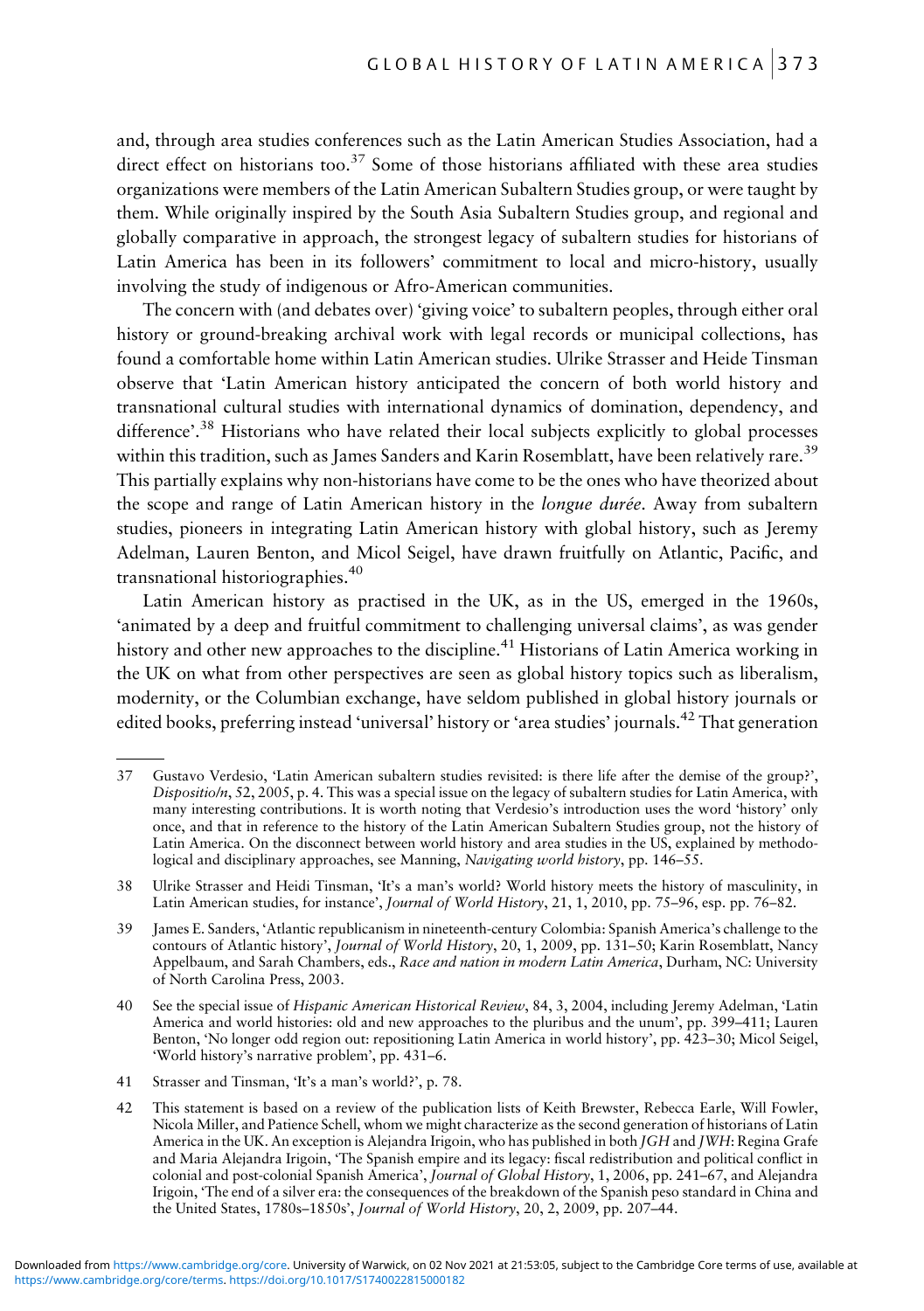of historians of Latin America was trained under what we might broadly characterize as the 'founding fathers' generation of UK-Latin American History at the post-Parry Report Centres for Latin American Studies, none of whom published a work of global history themselves. I would argue that these historians have practised global history with a focus on Latin America, while identifying themselves, their publications, and their careers as being in the field of Latin American history. This generation's professional commitment to area studies probably explains their reluctance or delay in responding to global history in the 1990s and 2000s. Some historians working in the UK have thought outside these boxes, bringing them a little closer to global history. Francisco Bethencourt's work on race, noting the disjuncture between historical conceptions of 'Iberian' as against 'Latin American', is one good example.<sup>43</sup>

Within Latin America itself, most history departments remain overwhelmingly national in their research agendas and teaching curricula. Funding streams, likewise, highlight national concerns, which shape research projects and publications. Where external forces are studied it is in the effect of the global on the local. The long-standing distinction in Latin American history teaching between *historia nacional* and *historia universal* is worth noting. In 1897, Ecuador's first lay school was created, the Instituto Nacional Mejia, in Quito. Its history programme was separated into historia del Ecuador and historia universal. The latter ranged from pre-colonial South American history to Greek and Roman history. No connections were suggested between the two, creating an apparent separation, which persists to this day in bookshops, library classifications, and teaching curricula.44 Though teaching has moved towards regional and thematic teaching, the distinction between historia nacional and historia universal can still be found in journal mission statements and undergraduate programmes.<sup>45</sup> One example of a historian of Latin America who fully situated his studies (on Brazil) within global contexts was Gilberto Freyre (who died in 1987), whose research on race, slavery, migration, and Brazilian culture had global transcendence and left a strong legacy. However, Freyre was not a professional historian but rather a sociologist who wrote some history.<sup>46</sup>

Historians in Latin America are marked by their professional loyalties, their training, and their institutional homes. This partly explains the tensions with global history that are identified here. The slow disengagement from the 'national' might be seen as symptomatic of the inability of the historical discipline there to deal with the pressures and challenges of a globalizing world, or of the resilience of the national paradigm many years after this was deemed obsolete elsewhere. Language also remains a significant explanatory factor. The past fifty years have seen an increased attention to language skills among US and European graduate students, and in-country immersion through long periods of archival research. Historians of Latin America from elsewhere have developed language and cultural skills in Spanish and Portuguese as part of their tools as professional historians, and those from Latin America have been slower to access sources in other languages. Together these trends perhaps

<sup>43</sup> Francisco Bethencourt, Racisms: from the crusades to the twentieth century, Princeton, NJ: Princeton University Press, 2014.

<sup>44</sup> Programa del Instituto Nacional Mejia correspondiente al año escolar de 1900–1, Quito: Tipografía de la Escuela de Artes y Oficios, 1901, pp. 15–18.

<sup>45</sup> One example comes from the Universidad de Chile, according to http://www.filosofi[a.uchile.cl/ciencias-historicas](http://www.filosofia.uchile.cl/ciencias-historicas) (consulted 2 July 2015).

<sup>46</sup> On Freyre's global influence see Maria Lucia G. Pallares-Burke and Peter Burke, Gilberto Freyre: social theory in the tropics, Oxford: Peter Lang, 2008.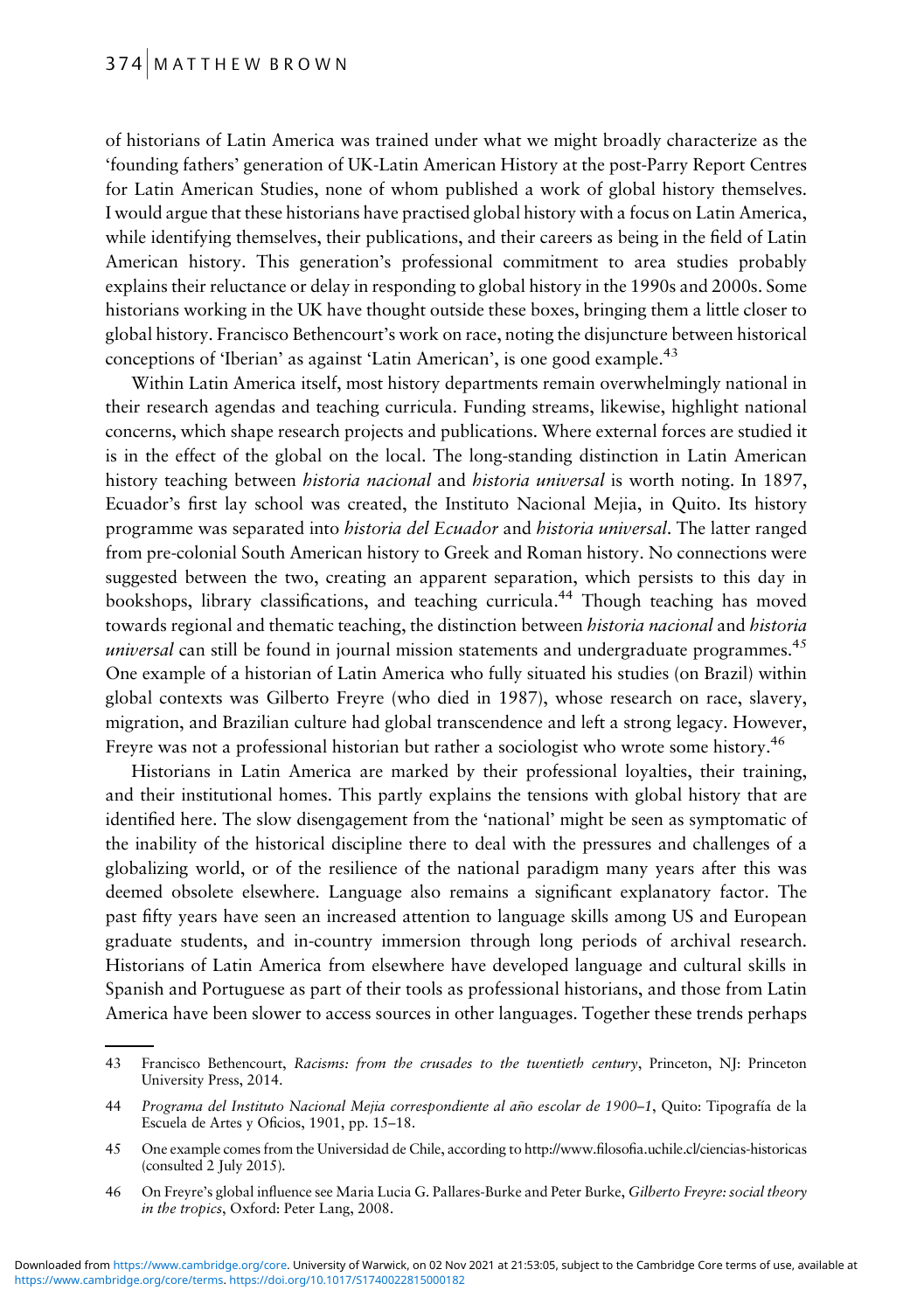unconsciously contributed to making the field more parochial than it needed to be as academia itself was globalizing.

In the last two decades, however, historians working in Latin America itself have taken significant steps towards breaching the strong national historiographical paradigms that have shaped much research funding and publication across the region. Historical journals throughout Latin America now regularly publish articles dealing with neighbouring countries, and engage with historiographical innovations regardless of origin or language.<sup>47</sup> Global history is still barely being written in Spanish or Portuguese, but in the last ten years it has started to find some adherents looking to overcome the 'great institutional obstacles' facing it within Latin America. Their historiographical surveys and criticisms may lead to a flowering of publications in future years. One example is Hugo Fazio, in Colombia, who has written several good historiographical reviews that interpret and annotate the English-language literature on global history.<sup>48</sup> He is a historian of the contemporary period, and a follower of the school of global history seen in the Global history reader, writing that 'global history needs to be thought of as the environment where the history of the present day takes place'. He concludes that: 'The global historian needs the ability to learn different languages, to be submerged in different historical-cultural contexts, and to be open to understanding other points of view about the past. The global historian, in this sense, is not a simple translator of the past but the translator of other cultures.'<sup>49</sup>

Wherever it is written, some strands of Latin American history correlate closely with global history without identifying themselves as such. These strands diverge from Pamela Kyle Crossley's assertion that global historians tend to use secondary sources and so are distinguished from those doing regional or national history 'more by their methods than by their facts'.<sup>50</sup> Like many global historians, some Latin Americanists attempt to 'tell a story that aspires to explain global-scale changes over time', but disagree that this means relinquishing the obligation to locate and analyse primary sources and resort instead to sifting secondary sources alone.<sup>51</sup> Retaining a focus on archival work rather than synthesis, some Latin Americanists have adopted the methodologies of transnational history, through the study of travellers and travel writing, economic exchange, and the networks of material culture. The results of these studies have been Atlantic, and sometimes global, as Latin Americanists have followed their research questions across continents and oceans. In this they have been motivated by the relative failure of Atlantic history to decentre narratives from their northern cores, and by new geopolitical concerns of the twenty-first century, such as the rise of the

51 Ibid., p. 103.

<sup>47</sup> See, for example, the tables of contents of Historia y Sociedad, published in Medellin, Colombia: [http://www.](http://www.revistas.unal.edu.co/index.php/hisysoc/issue/archive) [revistas.unal.edu.co/index.php/hisysoc/issue/archive](http://www.revistas.unal.edu.co/index.php/hisysoc/issue/archive) (consulted 2 July 2015). Issue 27 (2014) contains articles on the histories of Colombia, Argentina, Germany, and Chile, though none of these could be thought of as 'global histories'.

<sup>48</sup> Hugo Fazio Vengoa, Cambio de paradigma: de la globalización a la historia global, Bogotá: CESO-Uniandes, 2007; Hugo Fazio Vengoa, 'La historia global y su conveniencia para el estudio del pasado y del presente', Historia Critica, 33, 2009, pp. 300–19.

<sup>49</sup> Fazio Vengoa, 'Historia global', pp. 313–15. See also Diana Marcela Rojas, 'La historia y las relaciones internacionales: de la historia internacional a la historia global', Historia Crítica, 27, 2004, pp. 153–68; Sean Purdy, 'A historia comparada e o desafio de a transnacionalidade', Revista de História Comparada, 6, 1, 2012, pp. 64–84; Carlos Marichal, Nueva historia de las grandes crises financieras: una perspectiva global, 1873–2008, Mexico City: DEBATE, 2010.

<sup>50</sup> Pamela Kyle Crossley, What is global history?, London: Polity, 2008, p. 3.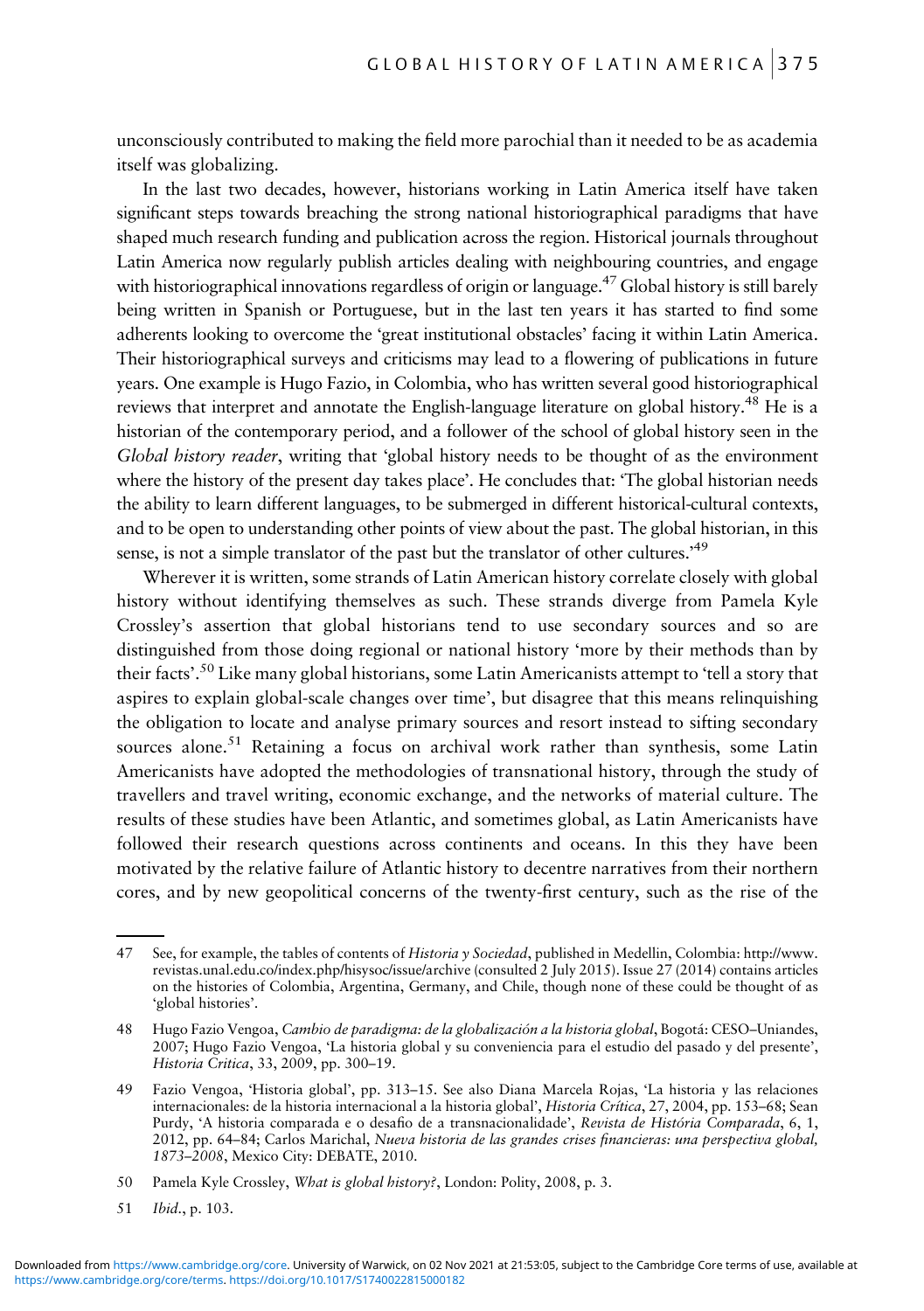Global South. A good example of these newer trends is the work of Micol Seigel on the construction of racial identities in Brazil. Through the study of musical cultures and the travels of Brazilian musicians between the First and Second World Wars, Seigel explores 'the global in the local' and succeeds in 'eroding assumptions of the passivity, ignorance, and impotence of marginalised people'. 52

This more global and transnational research has not necessarily been noticed by global historians, however. A perfect example of this is the work of Catherine Legrand on the United Fruit Company enclaves in Colombia in the first half of the twentieth century, published in 1998. She begins with these research questions, which might come from any introduction to a work of self-declared global history:

How did local people respond to the arrival of the foreign company? How did they react to the possibilities that connection to the world economy offered? What was it like to live in such a region transformed by foreign investment, and how did people make sense of what they were living? In such places of transnational intersection, how do people define their identities? What does community mean? And how does the foreign presence (and the boom–bust experience, so typical of enclaves) shape expressions of regionalism and nationalism?<sup>53</sup>

Legrand is a widely respected scholar within Latin American history, well known in Colombia, North America, and Europe. Using Google Scholar (admittedly not a very reliable citations index) we see that nearly every historian of Latin America writing in English in the last decade has cited this work, which has been universally recognized as insightful, original, and bringing new understanding to the way in which Colombia was incorporated into the global economy, and its effects, during the early twentieth century 'banana boom'. But there is not a single work of global history that cites Legrand, and her work has had very limited impact in publications outside the field of Latin American studies.<sup>54</sup> The reasons for this unfortunate absence lie both in the institutional orientation of this work within area studies and also in its chronological focus: as a study of the long nineteenth century Legrand's work falls well after the conquest and colonial period in which world history generally discusses Latin America, but before the contemporary lens of some global history has started paying attention.

# A manifesto for a global history with Latin America: periodization

The first two parts of this article have outlined the disconnections between interpretations of Latin American and global history, and have proposed some explanations as to how these

<sup>52</sup> Micol Seigel, Uneven encounters: making race and nation in Brazil and the United States, Durham, NC: Duke University Press, 2009, p. xvi.

<sup>53</sup> Catherine Legrand, 'Living in Macondo: economy and culture in a United Fruit Company banana enclave in Colombia', in Gilbert Joseph, Catherine Legrand, and Ricardo Salvatore, eds., Close encounters of empire: writing the cultural history of U.S.–Latin American relations, Chapel Hill, NC: Duke University Press, 1998, p. 335.

<sup>54</sup> Google Scholar Citation search on 'Catherine LeGrand living in Macondo' (consulted 14 July 2014). A possible exception is Jana Lipman, Guantanamo: working-class history between empire and revolution, Chapel Hill, NC: University of North Carolina Press, 2008, which might be considered global history at a push.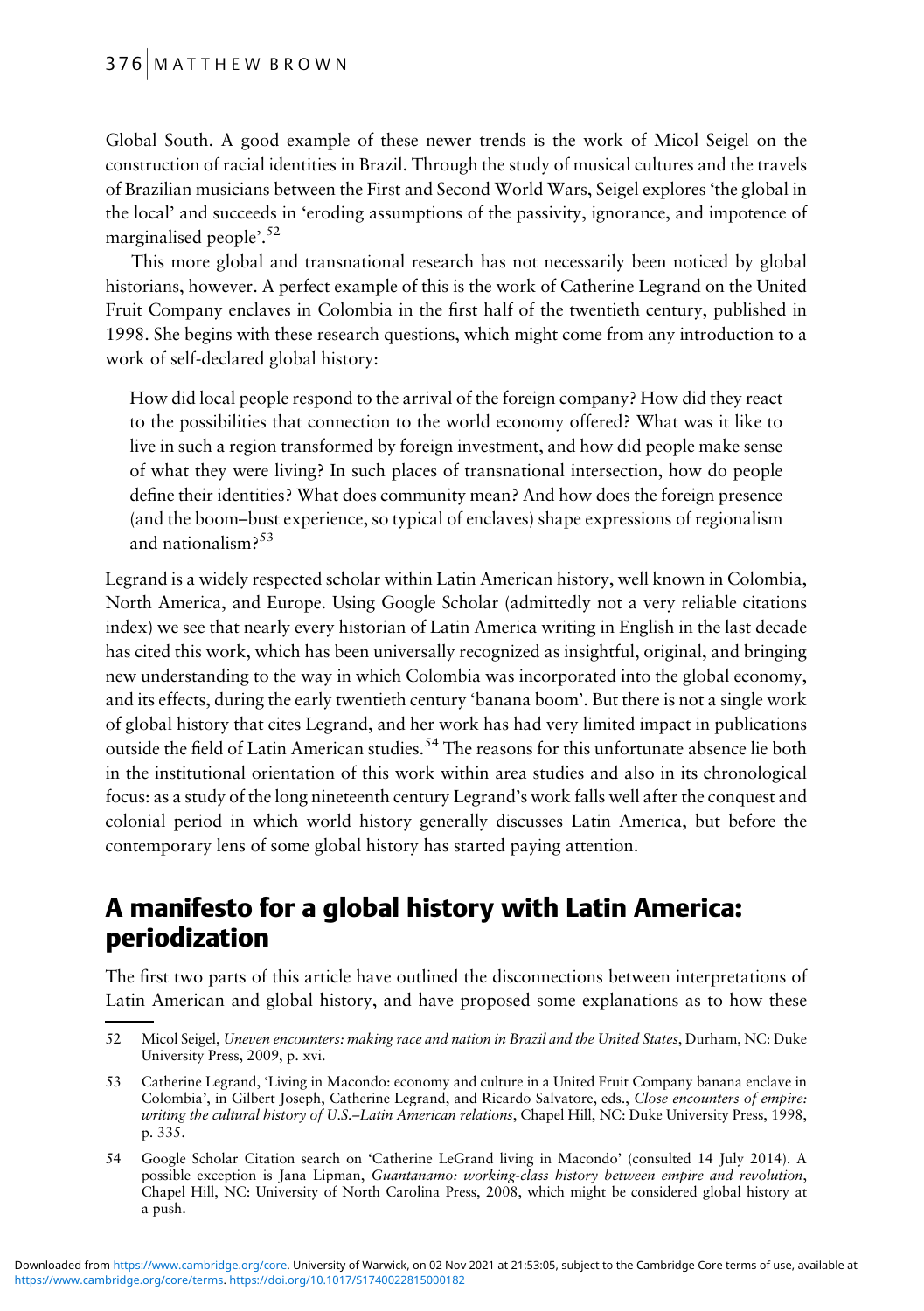might have emerged. This part identifies the principal periods and processes which should form the basis of engagement between global history and Latin American history, outlining a potentially rich and fruitful research agenda for both sides of this 'geohistoriographical' divide.<sup>55</sup> It is intended as a contribution to 'what might optimistically be considered to be a dialogue' between the two sides.<sup>56</sup>

The first key period in which Latin America influenced and shaped global history is the well-known Columbian exchange from around 1500. Ever since the residents of the islands of the Caribbean observed the arrival of Christopher Columbus' ships in 1492, Latin America has participated in global crises and international commercial, political, and social networks. Columbus' arrival began the exchange of products, peoples, and practices that created the conditions for the ascendance of empires ruled nominally from Madrid, London, Paris, and Lisbon, and a degree of transculturation, syncretism, and hybridity between cultures and religions. Merchants exported tobacco, tomatoes and chillies, while dietary innovations caused settlers in the New World to contemplate what it meant to be European, Indian, or human.<sup>57</sup> Excellent comparative advances have been made here within Atlantic paradigms, by J. H. Elliott and Jeremy Adelman, which draw major conclusions as to the legacies of Spanish and Portuguese colonialisms long after their control of the American continent was undone by the independence movements of the early nineteenth century.<sup>58</sup>

The second period is the establishment of slave plantation complexes in the Americas during the sixteenth and seventeenth centuries, especially in the USA, Haiti, Cuba, and Brazil, which has been recognized by Pomeranz as a crucial input *into* global history, with labour working in Latin America and materials produced in Latin America catalysing significant change in Eurasia.<sup>59</sup> Histories of slavery and slave trades by scholars on the north and south Atlantic have shown how the slave economies of St Domingue (Haiti from 1804), Brazil, and Cuba were central to the development of the global economy and to ideas about freedom, labour, and democracy worldwide. Long-term study of migration to the Americas – forced and voluntary – complicates Eurasian-centred periodization of 'proto' and 'modern' globalization.<sup>60</sup>

Third, and less well known, is the period around 1820. The independence of most of Latin America from the Spanish and Portuguese empires in the 1820s came about through anti-colonial movements but they were also 'liberal' in the sense that sovereignty came to reside in the people, and legitimacy became grounded in the consent (rather than just the domination)

56 Manning, Navigating world history, p. 105.

- 58 Jeremy Adelman, Sovereignty and revolution in the Iberian Atlantic, Princeton, NJ: Princeton University Press, 2006; J. H. Elliott, Empires of the Atlantic world: Britain and Spain in the Americas 1492–1830, New Haven, CT: Yale University Press, 2006.
- 59 See the excellent account in Pomeranz, Great Divergence, pp. 265–97.
- 60 Nicola Foote, 'Writing Latin American nations from their borders: bringing nationalism and immigration histories into dialogue', in Nicola Foote and Michael Goebel, eds., Immigration and national identities in Latin America, Miami, FL: University of Florida Press, 2014, pp. 281–304. Tellingly, Richard Drayton's chapter on slavery and labour is the only contribution to Hopkins' pioneering Globalization in world history that deals with Latin America in any detail: Richard Drayton, 'The collaboration of labour: slaves, empires, and globalization in the Atlantic world', in Hopkins, Globalization, pp. 98–114.

<sup>55</sup> Robert J. Mayhew, 'Geohistoriography, the forgotten Braudel and the place of nominalism', Progress in Human Geography, 35, 3, 2011, pp. 409–21.

<sup>57</sup> The literature on this subject is large and well known. A recent addition is Rebecca Earle, The body of the conquistador: food, race and the colonial experience in Spanish America, Cambridge: Cambridge University Press, 2012, especially pp. 146–9.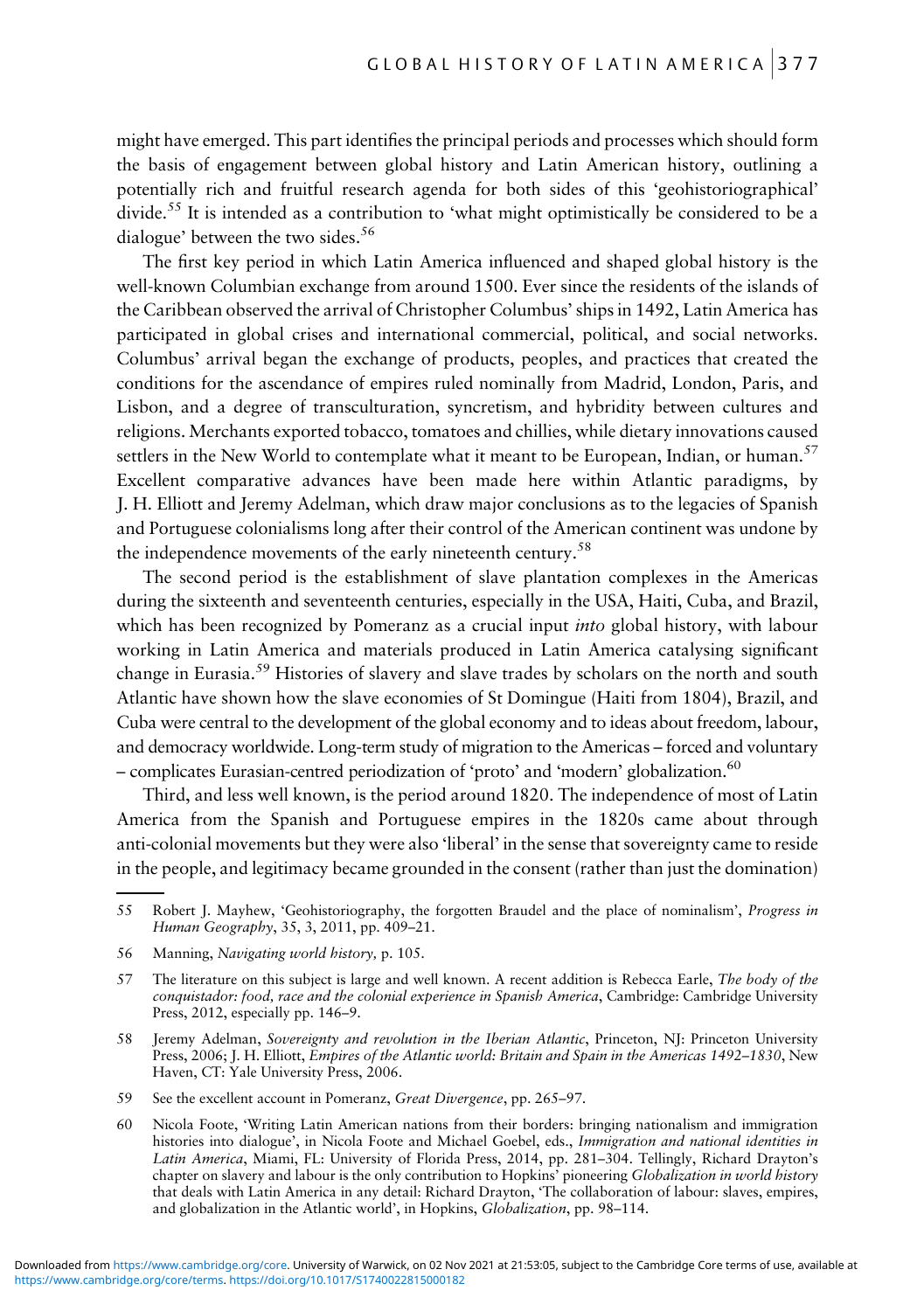of the governed. The French Revolution of 1789 may have initiated this period in European history, but events and ideas in Latin America often overtook Europe and provided a huge swathe of republics, some liberal, some not so, that Europeans and North Americans looked to for inspiration – and often with some anxiety – during the rest of the nineteenth century.<sup>61</sup> Latin Americans' participation in global processes in the Age of Revolutions is often ignored.<sup>62</sup> The independence of Latin America gave rise to a series of brand new nation-states and republics, entities that characterized this continent much more, and much earlier, than any other region of the world. Such an occurrence is often dismissed, but mistakenly. In the long term, Latin American faith in the nation-state has contributed significantly to the global persistence of this form, and to the successes of multinational organizations in the twentieth and twenty-first centuries.<sup>63</sup>

Fourthly, the years around 1850 have been identified by James Dunkerley as the key period when transport and communication revolutions connected global currents with Latin American lives with greater depth and rapidity than ever before.<sup>64</sup> Historians could spend more energy investigating the influence that Latin America has had upon the rest of the world in the mid nineteenth century, a research area that remains understudied in key works, despite some important advances by Latin Americanists. These include Patience Schell, who has shown that Charles Darwin's Chilean friends were crucial to his travels, investigations, and publications; Paula Caffarena on scientific knowledge about the smallpox vaccine in Chile; and Irina Podgorny on fossil collection in Argentina. All have shown how Latin Americans shaped scientific knowledge as it became global.<sup>65</sup>

It was not just people and commodities that circulated between Latin America and the rest of the world. As Helen Cowie has shown, Latin American animals were an intrinsic part of the global networks of collection and display of exotic animals centred initially on Paris and London, in the mid 1800s. These turtles, llamas, alpacas, alligators, and others became highlights of zoological gardens and travelling menageries, and enabled spectators to reflect upon their own places in the world. In 1836 London Zoo proudly displayed and restrained an Andean condor, which for visiting journalists symbolized the global dimensions of the collecting networks, encompassing Latin America.<sup>66</sup> The global dimensions of the lives and

- 64 James Dunkerley, Americana: the Americas in the world around 1850 (or, 'seeing the elephant' as the theme for an imaginary western), New York: Verso, 2000.
- 65 Patience Schell, The sociable sciences: Darwin and his contemporaries in Chile, New York and Basingstoke: Palgrave Macmillan, 2013; Paula Caffarena, 'La historia global de la viruela y la vacuna en Chile, 1780– 1830', PhD thesis, Universidad Católica de Chile, 2015; Irina Podgorny, 'Fossil dealers, the practices of comparative anatomy and British diplomacy in Latin America, 1820–1840', British Journal for the History of Science, 46, 4, 2013, pp. 647–74.
- 66 Helen Cowie, Exhibiting animals in nineteenth-century Britain: empathy, education, entertainment, New York: Palgrave Macmillan, 2014.

<sup>61</sup> Brown and Paquette, Connections after colonialism, pp. 1–28; see also Matthew Brown, The struggle for power in post-independence Colombia and Venezuela, New York: Palgrave Macmillan, 2012.

<sup>62</sup> Some exceptions are Ines Quintero, El hijo de la panadera, Caracas: Alfa, 2014; Karen Racine, Francisco de Miranda: a transatlantic life in the age of revolution, Wilmington, DE: Scholarly Resources, 2002; Jeremy Adelman, 'Iberian passages: continuity and change in the South Atlantic', in David Armitage and Sanjay Subrahmanyam, eds., The age of revolutions in global context, c.1760–1840, New York: Palgrave Macmillan, 2010, pp. 59–82.

<sup>63</sup> Moya, 'Introduction', p. 10. A view of the period that persists in placing Latin America on the periphery is John E. Wills Jr, 'What's new? Studies of revolutions and divergences 1770–1840', Journal of World History, 25, 1, 2014, pp. 127–86.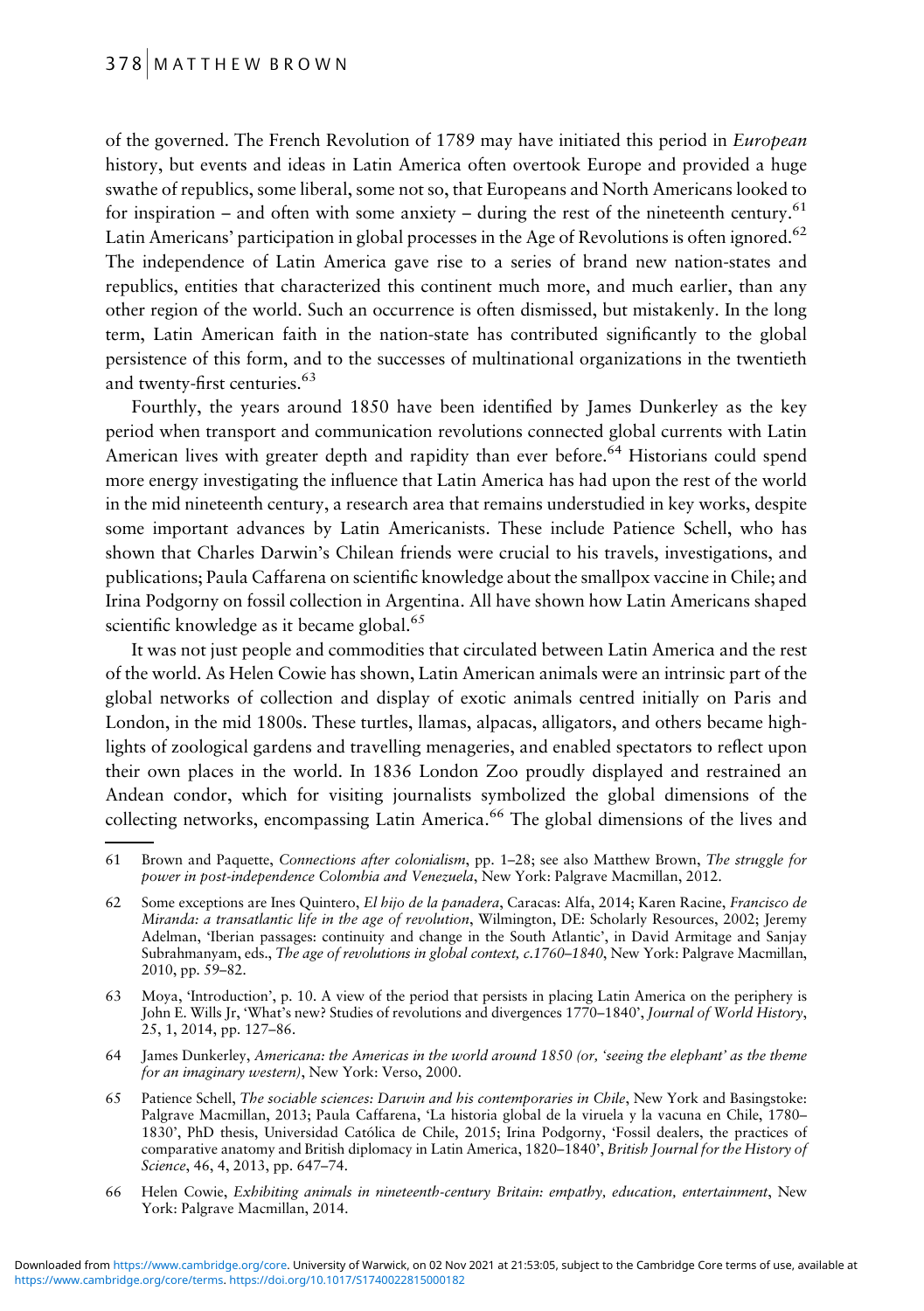histories of Latin American animals were more than symbolic. Peccaries sent from Valparaiso, turtles from the Galapagos Islands, alligators from Tampico: those that survived the arduous Atlantic crossing were studied and marvelled at by Britons.<sup>67</sup> Cowie shows how hunters and collectors always relied upon local guides and often upon indigenous knowledge. The global networks that resulted reflected the inspiration and improvisation of these agents, rather than any clear imperial agenda to collect and dominate.<sup>68</sup> Nor were the networks unidirectional: while condors were taken to London, many Old World animals travelled in the opposite direction to Latin America, beginning with the conquistadores' horses and donkeys, and continuing through cows, sheep, and pigs. The global movement of animals was the result of idiosyncratic as well as broader commercial motives.

Drawing on Schell, Cowie, and Dunkerley, we might see the mid nineteenth century as the moment when Latin America embraced and was embraced by the global, in culture as well as commerce. This was the period when sport expanded worldwide and coffee and rubber colonized much of the world from the fertile soil of Latin America. But it was also 'the birth of the modern world', when the central motors of global history as traced by Bayly, Pomeranz, Osterhammel, and Darwin shifted east from Europe, not west. The overlap between economics, modernity, empires, and nationhood is the critical issue at the crux of the intersection between global history and that of Latin America in this period.<sup>69</sup> The work of Chris Evans and Olivia Saunders on the 'world of copper' that evolved between 1830 and 1870 around networks embracing Wales, Chile, Cuba, and Australia suggests ways to proceed with a research agenda on this era.<sup>70</sup>

Fifthly, the late nineteenth century, between 1870 and 1920, is perhaps the crucial period for these questions, whose global contours have begun to be examined. Alejandro Mejías-López has shown how the Latin American modernismo movement of the 1880s predated Anglophone modernism, and has used this to argue that 'the Hispanic Atlantic, as an integral part of "the West", can help expose the biased and skewed ways in which "Western" history has been written'.<sup>71</sup> Another example comes from Ecuador's position as the world's principal cacao producer at the start of the twentieth century. As landowners there came to understand and exploit the global networks through which their cacao was traded, principally through the British ships that took their products to French consumers, they adapted the ways in which they contracted labour. Struggles over the geographical movement of the Ecuadorian workforce became a principal factor in that country's political and military conflicts of the early twentieth century. These conflicts were understood in Ecuador at the time – and since – as primarily national, and the global networks which triggered them, shaped them, and provided a continuing dynamic, were made peripheral to the national interpretation favoured by

<sup>67</sup> Ibid., p. 91. Another excellent example is Nicola Foote and Charles W. Gunnels 'Exploring early humananimal encounters in the Galápagos Islands using a historical zoology approach' in Susan Nance, ed., The historical animal, Syracuse, NY: Syracuse University Press, 2015, pp.  $203-20$ .

<sup>68</sup> Cowie, Exhibiting animals, pp. 77–100, esp. p. 86.

<sup>69</sup> On this see the interesting reflections of Jeremy Adelman, 'Mimesis and rivalry: European empires and global regimes', Journal of Global History, 10, 1, 2015, pp. 77–98.

<sup>70</sup> Chris Evans and Olivia Saunders, 'A world of copper: globalizing the Industrial Revolution, 1830–70', Journal of Global History, 10, 1, 2015, pp. 3–36.

<sup>71</sup> Alejandro Mejías-López, The inverted conquest: the myth of modernity and the transatlantic onset of modernism, Nashville, TN: Vanderbilt University Press, 2009, p. 11.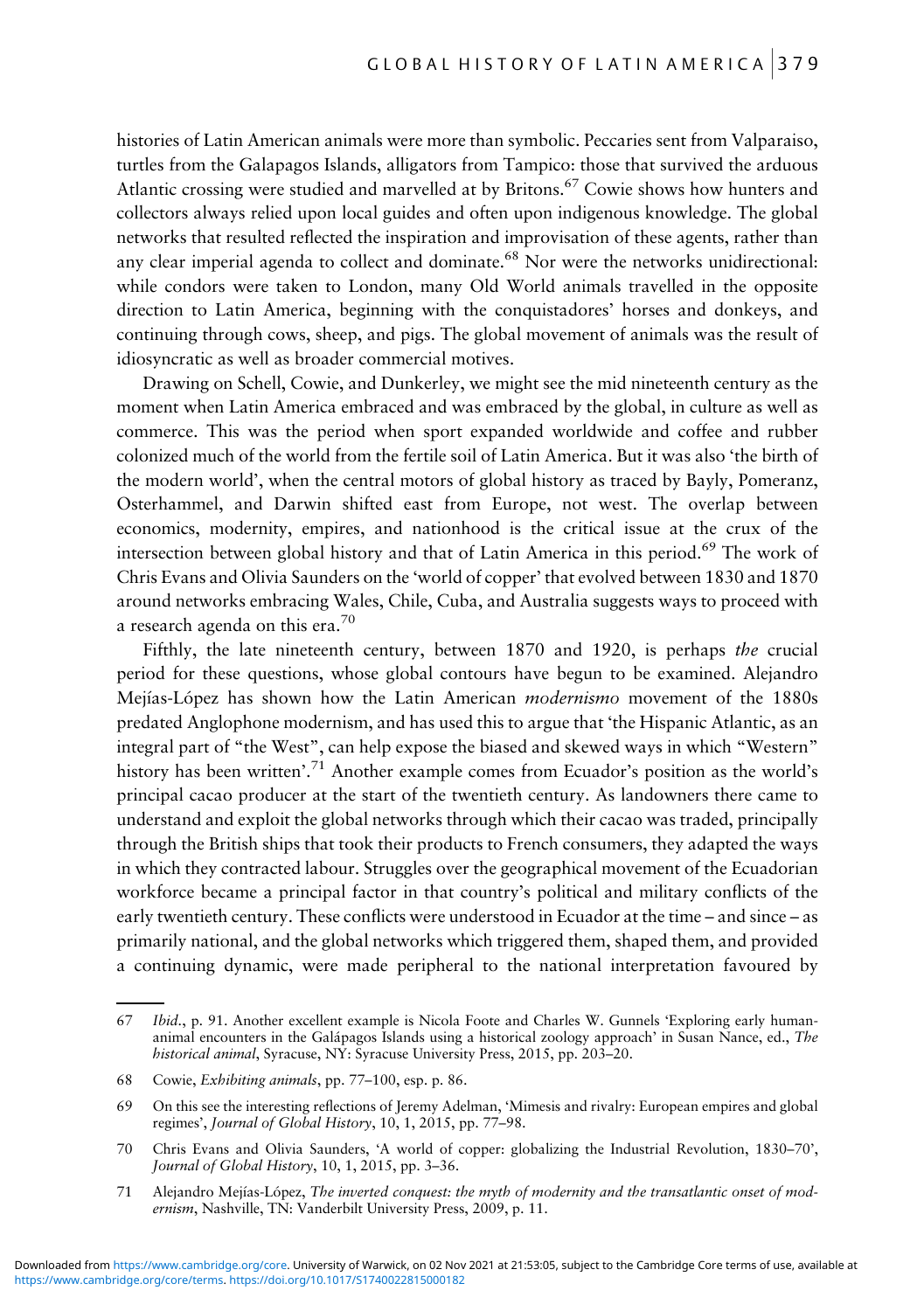politicians and subsequent historians.<sup>72</sup> But Latin American and Pacific producers of cacao shaped European and global tastes, and market demand catalysed infrastructure development and investment in some but not all producing areas, as William Clarence-Smith has shown.<sup>73</sup>

The late nineteenth century was a significant point of transition in environmental global history set against a longue durée framework. Gregory Cushman's work on guano (bird droppings) begins with the indigenous, pre-Columbian stories about the origins of guano and about the seabirds that excrete it.<sup>74</sup> Using sources produced and located across the world, Cushman demonstrates how the actions of Peruvians and others interested in capitalizing guano had environmental, colonial, and economic consequences that spilled out across the Pacific to other nitrate-producing islands, and stimulated other nations with colonial designs to control neighbouring islands and rock formations. Fluctuating populations of seals, chinchillas, and vicuñas were part of this history, as were the mass migrations of Asian workers to shovel the guano and the dreams of British and Peruvian engineers to re-engineer the Pacific coastline to maximize profit and make the guano trade sustainable. Writing the global history of Latin America like this can allow the detection of causation and effect outside national or regional paradigms, and open horizons in a way that area studies approaches, almost by definition, cannot.<sup>75</sup>

At the end of the nineteenth century migration patterns carried hundreds of thousands of people from Europe to Latin America, echoing the journeys of the millions of enslaved Africans up to the abolition of slavery in Brazil in 1888. Latin America was one of the most important receiving destinations for migrants in the nineteenth century, but is typically overlooked by historians and theorists of immigration.<sup>76</sup> Ideas followed these unprecedented movements of peoples. Benedict Anderson has produced a remarkable study of the global histories of anarchism and anti-colonialism in the 1890s, circulating between Europe, the Americas, and the Philippines.<sup>77</sup> Also at the end of the century, Latin American products flooded onto world markets. Economic historians, in particular, have shown that Latin America was never simply the impotent provider of raw materials – gold, silver, sugar, coffee, rubber, oil – that some of the literature which casts the continent as a peripheral victim might have us believe. The work of Steven Topik, Arnold Bauer, and others has shown how economic and material cultures from Latin America came to be embedded globally and how non-Latin Americans came to be

- 75 Ibid., p. 341. Another good example is Paul Gootenburg, Andean cocaine: the making of a global drug, Chapel Hill, NC: University of North Carolina Press, 2009.
- 76 A good example is Wang Gungwu, ed., Global history and migrations, Boulder, CO: Westview, 1997. See the critique advanced in Michael Goebel, 'Reconceptualizing diasporas and national identities in Latin America and the Caribbean, 1850–1950', in Foote and Goebel, *Immigration*, pp. 1–30, and the attempt by James Belich to incorporate settler colonization in late nineteenth-century Brazil and Argentina into his account of 'the rise of the Anglo-world' in Replenishing the earth: the settler revolution and the rise of the Anglo-world, 1783–1939, Oxford: Oxford University Press, 2009, pp. 520–40.
- 77 Benedict Anderson, Under three flags: anarchism and the anti-colonial imagination, London: Verso, 2006; see also the suggestive work of Daniel Laqua, 'Transnational intellectual cooperation, the League of Nations, and the problem of order', Journal of Global History, 6, 2, pp. 223-47.

<sup>72</sup> Enrique Ayala Mora, Historia de la Revolución Liberal Ecuatoriana, 2nd edn, Quito: Corporación Editora Nacional, 2002, pp. 63–9.

<sup>73</sup> William Gervase Clarence-Smith, Cocoa and chocolate, 1765–1914, London: Routledge, 2000; Manuel Chiriboga, Jornaleros y gran propietarios en 135 años de exportación cacaotera, 1790–1925, Quito: Consejo Provincial de Pichincha, 1980.

<sup>74</sup> Gregory Cushman, Guano and the opening of the Pacific world, Cambridge: Cambridge University Press, 2013.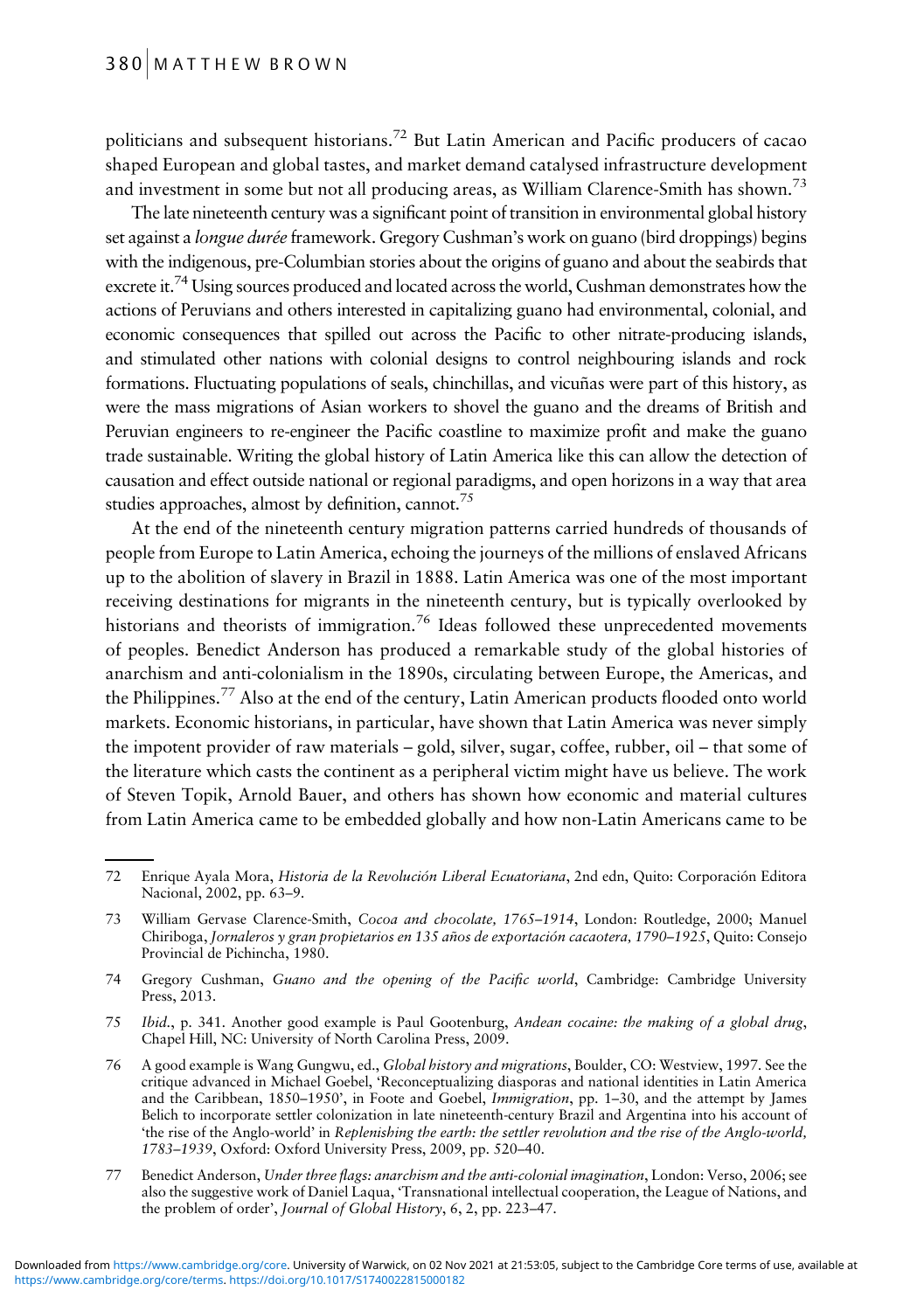unknowingly addicted to its exports, such as silver, indigo, cochineal dye, tobacco, coffee, sugar, cacao, bananas, guano, nitrates, rubber, henequen, and cocaine.<sup>78</sup> Research on commodity chains has shown 'that Latin American producers were much more than simple marionettes set to dance by overseas commands and demands'.<sup>79</sup> As Topik and Mario Samper have it, for example, in the late nineteenth century, by virtue of the continuing use of slave labour in Brazil and its international trading connections, 'Latin America turned much of the Western world into coffee drinkers'.<sup>80</sup> Topik, Marichal, and Frank conclude that 'frequently Latin Americans have been the price-makers and developed the cutting-edge production technology' which has been adopted elsewhere, rather than slavishly following outside models.<sup>81</sup>

It is worth noting that, in the field of economics, Latin Americanists have been major contributors to discussions of globalization, and have generated much of the theory on which others have drawn.<sup>82</sup> The explanation might simply be that these Latin American economists had better English-language skills early on, which drew them into global debates, than their monolingual counterparts in history, who were therefore 'naturally' drawn into national or regional discussions limited by common language. This is certainly the case for Brazil, whose historiography is written largely in Portuguese, in contrast to economics, where Brazilian economists publishing in English have made major global contributions.<sup>83</sup>

Future historians will decide whether, as Oscar Guardiola-Rivera suggests, the years around 2010 saw another key shift in the relationship between South and North, whence Latin America may come to 'rule the world'.<sup>84</sup> Anthropologists have begun to map the changes of late twentieth-century globalization in Latin America, inspired by pioneers for other regions such as Donald Wright.<sup>85</sup> Wendy Call traced them across the Isthmus of Tehuantepec in Mexico over several decades.<sup>86</sup> Joy Logan's study of the mountainous peak of Aconcagua, the highest summit in the Americas and now an international adventure tourism destination, is

- 83 On Fernando Henrique Cardoso, the dependency theorist-turned-president of Brazil, see his Charting a new course: the politics of globalization and social transformation, London: Rowman and Littlefield, 2001.
- 84 Oscar Guardiola-Rivera, What if Latin America ruled the world? How the South will take the North into the 22nd century, London: Verso, 2011.
- 85 Donald Wright, The world and a very small place in Africa: a history of globalization in Niumi, the Gambia, 3rd edn, London: M.E. Sharpe, 2010.
- 86 Wendy Call, No word for welcome: the Mexican village faces the global economy, Lincoln, NE: University of Nebraska Press, 2011, pp. 291–3.

<sup>78</sup> Arnold Bauer, Goods, power, history: Latin America's material culture, Cambridge: Cambridge University Press, 2001.

<sup>79</sup> See the essays collected in Steven Topik, Carlos Marichal, and Zephyr Frank, eds., From silver to cocaine: Latin American commodity chains and the building of the world economy, 1500–2000, Chapel Hill, NC: Duke University Press, 2006 (quote from p. 3 of the editors' introduction); Steven Topik and Allen Wells, Global markets transformed, 1870–1945, Cambridge, MA: Belknap Press, 2012.

<sup>80</sup> Steven Topik and Mario Samper, 'The Latin American coffee commodity chain: Brazil and Costa Rica', in Topik, Marichal, and Frank, From silver to cocaine, p. 129.

<sup>81</sup> Steven Topik, Carlos Marichal, and Zephyr Frank, 'Introduction', in Topik, Marichal, and Franks, From silver to cocaine, p. 15.

<sup>82</sup> Mario Sáenz, ed., Latin American perspectives on globalization: ethics, politics, and alternative visions, London: Rowman and Littlefield, 2002; Hank Johnston and Paul Almeida, eds., Latin American social movements, London: Rowman and Littlefield, 2006; José Antonio Ocampo and Juan Martín, eds., Globalization and development, Stanford, CA: Stanford University Press, 2003.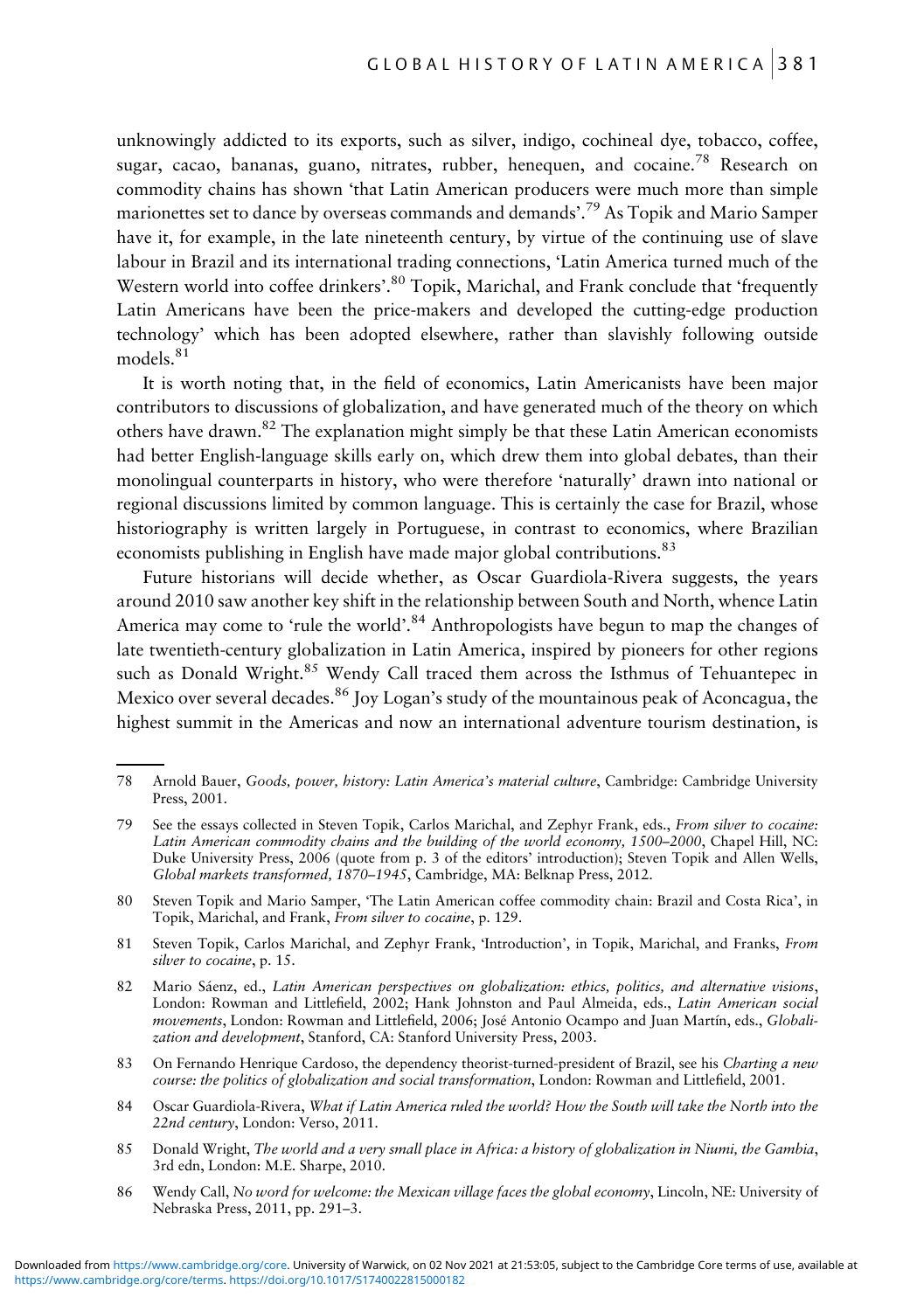another insightful example of changes in the world's relations with Latin America.<sup>87</sup> Regardless of whether the contemporary period marks continuity or change in the nature of Latin America's relationship with the world, it has been argued here that accurate periodization is crucial to the incorporation of Latin America within global history. Such an incorporation of Latin American experience might necessitate reimagining exactly what global history considers itself to be.

### The universal global history of Latin America

The years around 1820, 1850, 1870, and 1920 form key stages in the transformation of the nineteenth-century world when global histories must not avoid the history of Latin America. An alternative approach to that outlined above, which eschews such close attention to periodization, attempts to fit these and other moments of Latin American history into a new, radical universal history. These narratives have come from writers inspired by the dependency and world-systems approaches of the 1970s and 1980s. There is a crucial caveat here, however: the scholars seeking to redefine and rewrite Latin American history from a global perspective in this way are not historians. Latin Americanists working in social sciences and cultural studies have used the language of coloniality/decoloniality to propose new ways of understanding Latin America's historical and contemporary relationships with the rest of the world. Scholars such as Walter Mignolo, Aníbal Quijano, Enrique Dussel, Ileana Rodríguez, and Arturo Escobar warn Latin Americanists against following global trends and encourage autochthonous responses to the academic challenges of globalization. Like Jean-Frédéric Schaub, they argue that the move to global histories carries the danger of flattening out the inequalities that locally focused colonial and imperial histories have identified.<sup>88</sup>

The coloniality/decoloniality version of history contains much observation of colonial and imperial parallels and networks across global empires, and focuses on the resistance and exploitation of indigenous peoples in the Americas.<sup>89</sup> Mignolo draws on Immanuel Kant's 'The idea of universal history from a cosmopolitan point of view' (1784) to construct compelling links between ideas of progress, race, civilization, and colonialism.<sup>90</sup> A universal history with Latin America written back in, as proposed by Mignolo and others, emphasizes victimhood as well as moments of revolutionary and transcendental humanity. There is interesting overlap here with the way that Susan Buck-Morss, in her widely cited Hegel, Haiti, and universal history, asked: 'how are we to make sense out of the temporal unfolding of collective, human life?'<sup>91</sup> Buck-Morss argued that 'The need to rethink this question today in a

91 Susan Buck-Morss, Hegel, Haiti, and universal history, Pittsburgh, PA: University of Pittsburgh Press, 2009. Note that this work does not cite the coloniality/decoloniality authors.

<sup>87</sup> Joy Logan, Aconcagua: the invention of mountaineering on America's highest peak, Tucson, AZ: University of Arizona Press, 2011.

<sup>88</sup> Jean-Frédéric Schaub, 'Notes on some discontents in the historical narrative', in Maxine Berg, ed., Writing the history of the global: challenges for the 21st century, Oxford: Oxford University Press, 2013, pp. 48–65.

<sup>89</sup> An overview of this interpretation is in Eduardo Galeano, Children of the days: a calendar of human history, New York: Nation Books, 2013.

<sup>90</sup> Walter Mignolo, The darker side of western modernity: global futures, decolonial options, Chapel Hill, NC: Duke University Press, 2011, p. 163. A universal history without Latin America written back in can be found in Craig Benjamin, '"But from this time forth history becomes a connected whole": state expansion and the origins of universal history', Journal of Global History, 9, 3, 2014, pp. 357–78.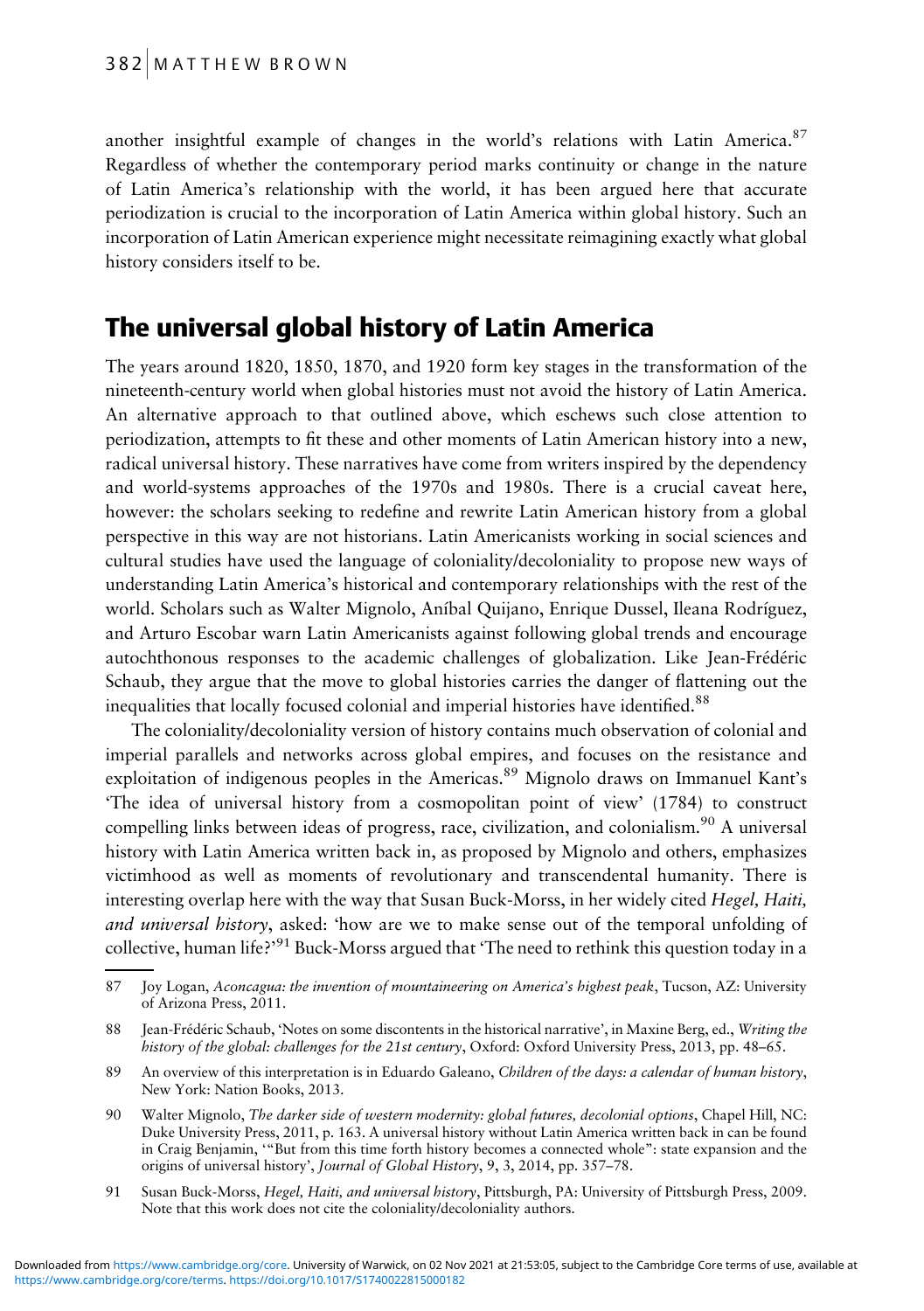global context, that is, as *universal* history, has not been felt so strongly for centuries – perhaps not since Hegel, Haiti, and the Age of Revolution.' She followed global historians in stating that 'because the central question of history's meaning cannot be asked outside of time but only in the thick of human action, the way the question is posed, the methods of the inquiry, and the criteria of what counts as a legitimate answer all have political implications'.<sup>92</sup>

This approach to universalizing Latin American history – emphasizing its radical significance alongside other versions of history – sets itself as a counterweight to global histories that tell the stories of those who won globalization. Buck-Morss concludes: 'The definition of universal history that begins to emerge here is this: rather than giving multiple, distinct cultures equal due, whereby people are recognized as part of humanity indirectly through the mediation of collective cultural identities, human universality emerges in the historical event at the point of rupture.'<sup>93</sup> By this she means seeing 'raw' humanity emerging in subaltern ruptures with established orders: the Haitian Revolution of 1791 is the starting point. Other examples of universal moments of human emancipation in this interpretation would include the Cuban Revolution of 1959, the Sandinistas, Hugo Chávez, and the new Bolivian Constitution of 2009, 'the second founding of Bolivia'.<sup>94</sup>

Crucial to this project of universalizing Latin American history is the integration of Caribbean history alongside continental Latin American history. It makes particular use of events and people from the history of Haiti, which is presented as the classic case of an authentic, popular revolutionary uprising suppressed by imperial/external powers. Laurent Dubois's work on the Haitian Revolution has tied French, Haitian, and global history together.<sup>95</sup> Historians of the Caribbean have embraced global approaches as well as Atlantic paradigms, which can be seen in John McNeill's Mosquito empires and David Geggus' publications on the global wars of the eighteenth and nineteenth centuries fought out in the Caribbean basin.

In its present state, however, the attempt to write a universal history of radicalism is not so different from old-style universal history, or history of civilizations: it picks what it sees as the 'best' bits of history and displays them together as the narrative. History of civilizations retains a considerable legacy in the public consumption of history, as well as in some university syllabuses. It is still visible in Europe's major museums as a legacy of its highpoint in the early twentieth century. Universal history put the Elgin Marbles in the British Museum and the Persian Reliefs on display in Berlin's Pergamon Museum, leaving the artefacts collected from Latin American civilizations in cupboards and basement annexes, or as part of colonial collections in Madrid or Lisbon. In his A history of civilizations, Fernand Braudel was part of this marginalizing of Latin America, despite the three years that he spent at the University of São Paulo between 1935 and 1938. Although he was very conscious that Latin American history had been absolutely linked to global currents from 1492

<sup>92</sup> Ibid., p. 109, emphasis in original.

<sup>93</sup> Ibid., p. 133.

<sup>94</sup> Galeano, Children, p. 28.

<sup>95</sup> In addition to the works cited above, see John McNeill, Mosquito empires: ecology and war in the greater Caribbean, Cambridge: Cambridge University Press, 2010; David Gaspar and David Geggus, eds., A turbulent time: the French revolution and the Greater Caribbean, Indianapolis, IN: Indiana University Press, 1997; Laurent Dubois, The avengers of the New World: the story of the Haitian revolution, Cambridge, MA: Harvard University Press, 2005; and, more recently, Carrie Gibson, Empire's crossroads: a history of the Caribbean from Columbus to the present day, Basingstoke: Macmillan, 2014.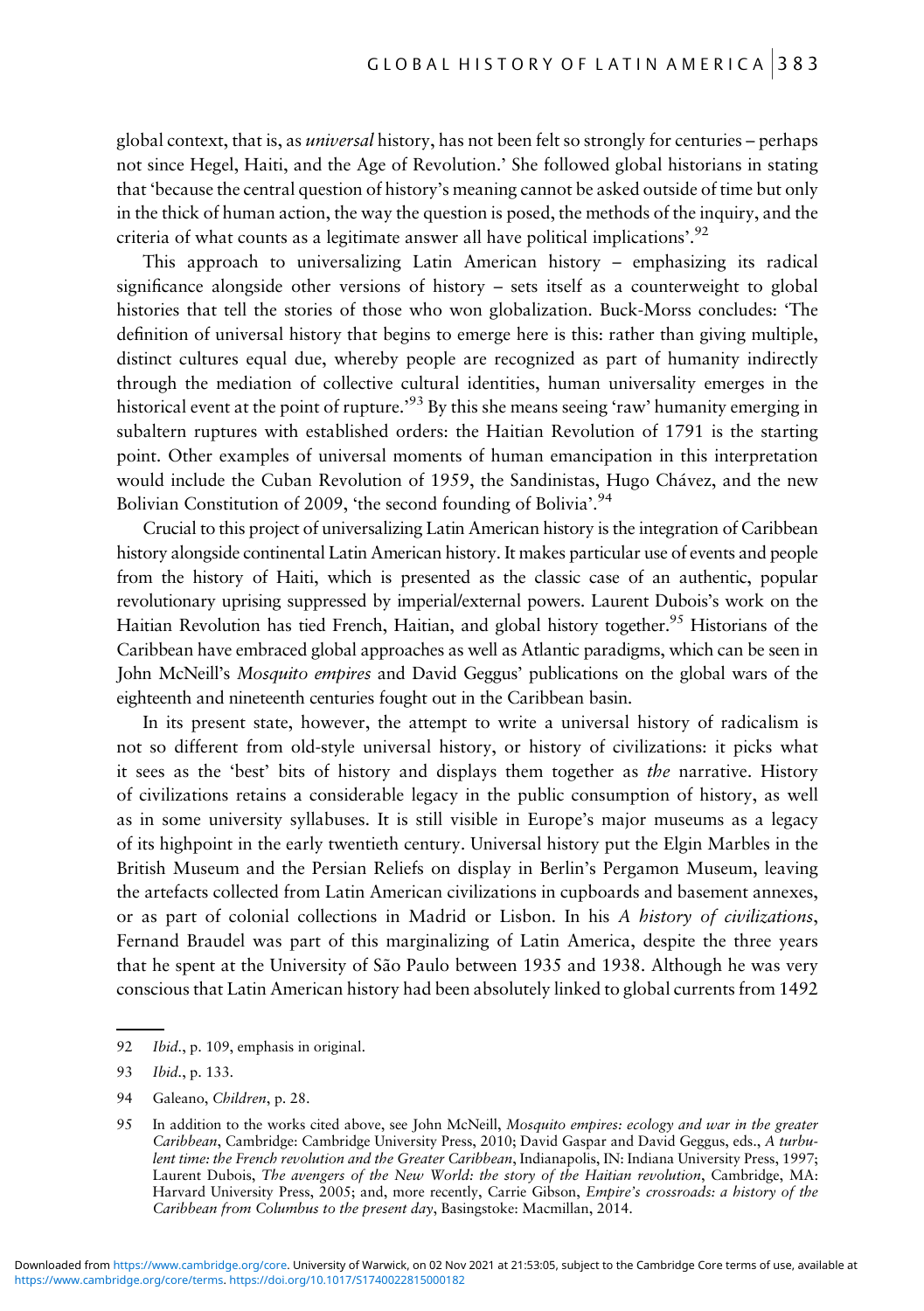to 1963, when he wrote the book he did not have much time for the indigenous civilizations of the Americas.<sup>96</sup>

The global connections of South American archaeology and their collections were substantial, and have recently come to be better understood by historians.<sup>97</sup> Indeed, recent global exhibitions on gold or Inca and Aztec societies suggest that curators and historians of the global are keen to incorporate Latin American stories and move beyond what Stefanie Gänger identifies as the 'systemic hierarchies and the chasms of global modern intellectual culture' that shape their collections.<sup>98</sup> It remains unclear how these have been integrated into global visions, however, or whether old interpretations of periphery, exoticism, and victimhood are being perpetuated. New, radical, universal history is admirable in bringing the indigenous knowledge out of the cupboard and placing it as an exhibit in support of an alternative interpretation. But if global history is going to test and challenge its practitioners and its students, and provide a useful framework for understanding the worlds we live in, then it will have to do rather more than that. In this case, following Braudel's lead, we need to study the past comparatively as well as focusing on networks and their power relations.

New universal history is informed by a narrative of Latin American victimhood within world history shaped by dependency theory and world-systems analysis.<sup>99</sup> Narratives of radical universal history as proposed by Buck-Morss, featuring occasional moments of revolution, great works of literature, or charismatic Latin American leaders tragically overthrown, draw heavily on this school. Raw materials are central to the histories of Oscar Guardiola-Rivera and Eduardo Galeano, which offer redemption in the future against the background of victimhood in the past.<sup>100</sup> From the opposite end of the spectrum, other grand narratives of world history invoke Latin American 'failure' to demonstrate and justify the 'success' of other places. A good example is Niall Ferguson, who omitted the region from Empire, and then used Latin America with scant regard for its history in *Civilization* as an example of where Western ideals and practices had failed.<sup>101</sup>

If we reflect on the global geopolitical, financial, and commercial shifts that have been shaped by Latin American events, migrants, and innovations, discussed above, we see that Latin America's history can be judged neither as a forgotten continent of hope and dreams nor as the pitiable victim

- 99 See Immanuel Wallerstein's reflections on this legacy in World-systems analysis: an introduction, Durham, NC: Duke University Press, 2005.
- 100 A view of history expressed most influentially in Eduardo Galeano, Open veins of Latin America: five centuries of the pillage of a continent, London: Siglo XXI, 1973, and Guardiola-Rivera, What if Latin America ruled the world? See the critique by Oscar Sanchez-Sibony, 'The rise and fall of the dependency movement: does it inform underdevelopment today?', Estudios Interdisciplinarios de América Latina, 14, 2, 2003, pp. 32–50.
- 101 Niall Ferguson, Empire: how Britain made the modern world, London: Penguin, 2004; Niall Ferguson, Civilization: the six killer apps of Western power, London: Penguin, 2011.

<sup>96</sup> Fernand Braudel, A history of civilizations, trans. Richard Mayne, London: Penguin, 1993 (first published Paris, 1963).

<sup>97</sup> Clara Isabel Botero, El descubrimiento del pasado prehispánico de Colombia: viajeros, arqueólogos y coleccionistas, 1820–1945, Bogotá: Instituto Colombiano de Antropología e Historia, 2006; Stefanie Gänger, 'Disjunctive circles: modern intellectual culture in Cuzco and the journeys of Incan antiquities, c.1877–1921', Modern Intellectual History, 10, 2, 2013, pp. 399–414.

<sup>98</sup> Exhibition at the National Geographic Museum in Washington, DC; the British Museum 2013 exhibition on Colombian gold, loaned from the Museo de Oro in Bogotá; also the Museo de Oro in Lima, Peru; Gänger, 'Disjunctive circles', p. 400.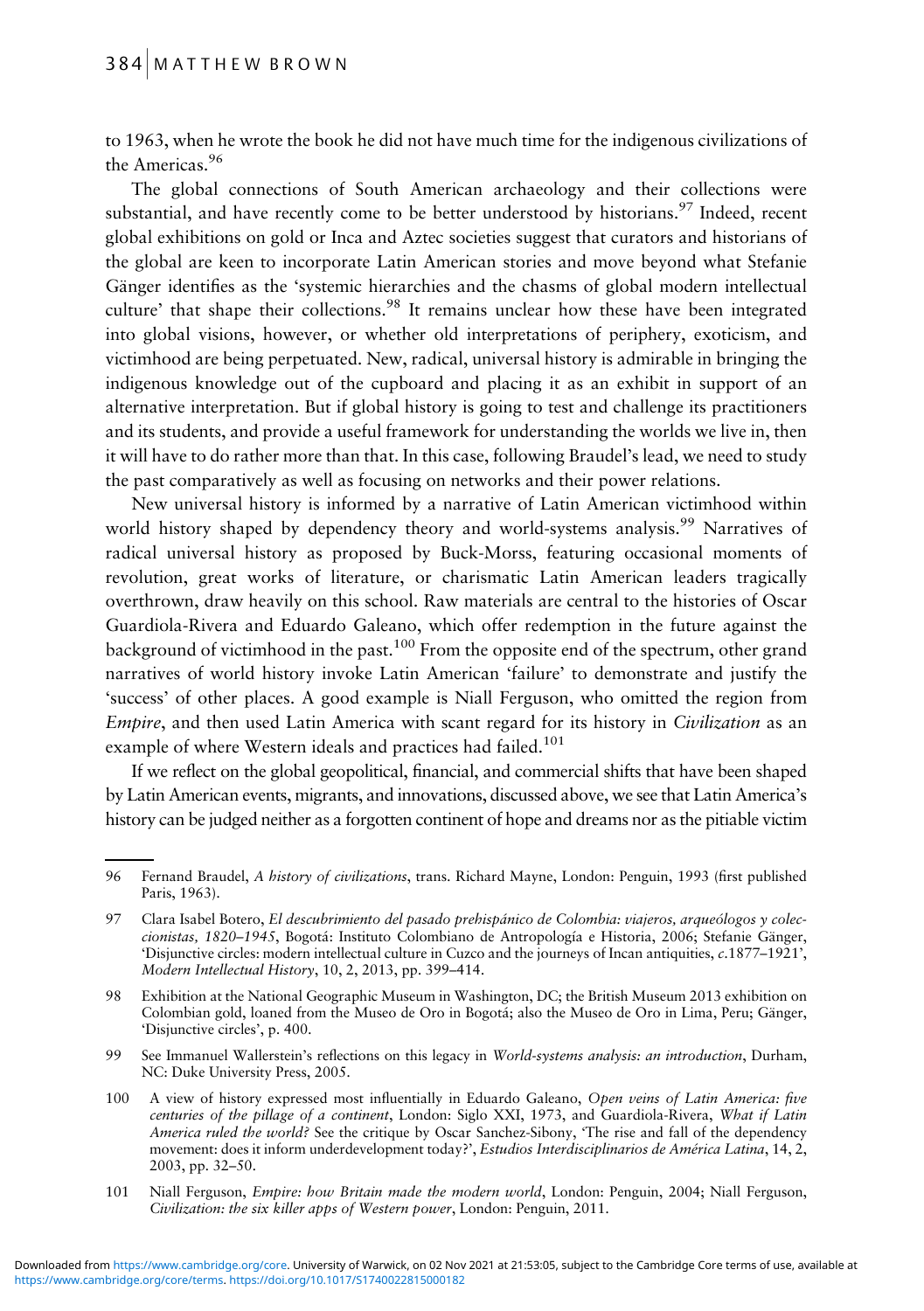of the machinations of evil empires. In Mignolo's interpretation, 'coloniality' in Latin America was produced by Enlightenment and colonialism emanating from Europe. Long-term analysis is crucial, but that does not mean selecting favourite events and stringing them together to tell a supposedly universal tale. Latin America has sometimes been a victim of empire, sometimes an agent of globalization, and has also been made peripheral to some global processes. As Mejías-López has argued, 'cultural theories of transculturation, dependency, hybridity, and parody, while undoubtedly seeking to empower Latin American cultural production through difference, have ultimately perpetuated, in one way or another, the imperial sameness of the metropolitan centre under critique'.<sup>102</sup> Historians have shown that such stark dichotomies between victim and victor on opposing sides of the ocean do not fit with the surviving evidence. As noted above, periodization is key: Latin America's relationship with the world changed qualitatively around 1500, again around 1800, and once more around 1880, and perhaps again around 2000. At all of these junctures, imperial and decolonizing processes emanated from Latin America, with significant effects globally.

So instead of dismissing Mignolo and others for their sometimes crude ahistoricism, it is worth considering whether their interdisciplinary insights might be usefully applied to the global history of Latin America by historians. Mignolo reflects on 'global histories' from the perspective of a cultural critic who wants to 'decolonize' knowledge. He suggests that a decolonized global history would not have only one narrative of the history of Latin America but rather many voices relating parallel and interrelated histories. Later in the same work, he observes that the writing of history has been linked too closely with coloniality. He suggests that 'undoing the colonial difference means to accept and act on the fact that History is the flat narrative of imperial dominium that pretends to capture the flow of reality, while histories, ancestralities, memories are local, marginal, insignificant narratives from the perspective of History'. 103

Few practising historians, in Latin America or elsewhere, would recognize themselves or their profession in Mignolo's brash caricature of History versus histories. Historical research as a method and set of approaches allows us to go beyond the 'flat narrative'. Indeed, it is the questions raised by global history about causations and connections that must force historians of Latin America to continue to go beyond the 'flat narrative' and to open up sources, regions, and histories to comparative analytical critique.

## Concluding thoughts: writing Latin American global history

Global history has been slow to see Latin America as one of its centres of gravity, which instead were believed to lie in Eurasia. Furthermore, well-publicized present-focused strands of global history emanating from the US have been particularly unattractive for historians of Latin America, as they presented an image of the continent as peripheral or victim – if not, indeed, entirely absent. Institutional factors and the dynamics of funding have presented a further obstacle to Latin Americanist engagement with global factors, encouraging national paradigms or, at best, area studies frameworks. Within these circumstances, over the past two decades a younger generation of historians of Latin America has emerged who continue to

<sup>102</sup> Mejías-López, The inverted conquest, p. 5.

<sup>103</sup> Mignolo, Darker side, pp. xxvi, 175.